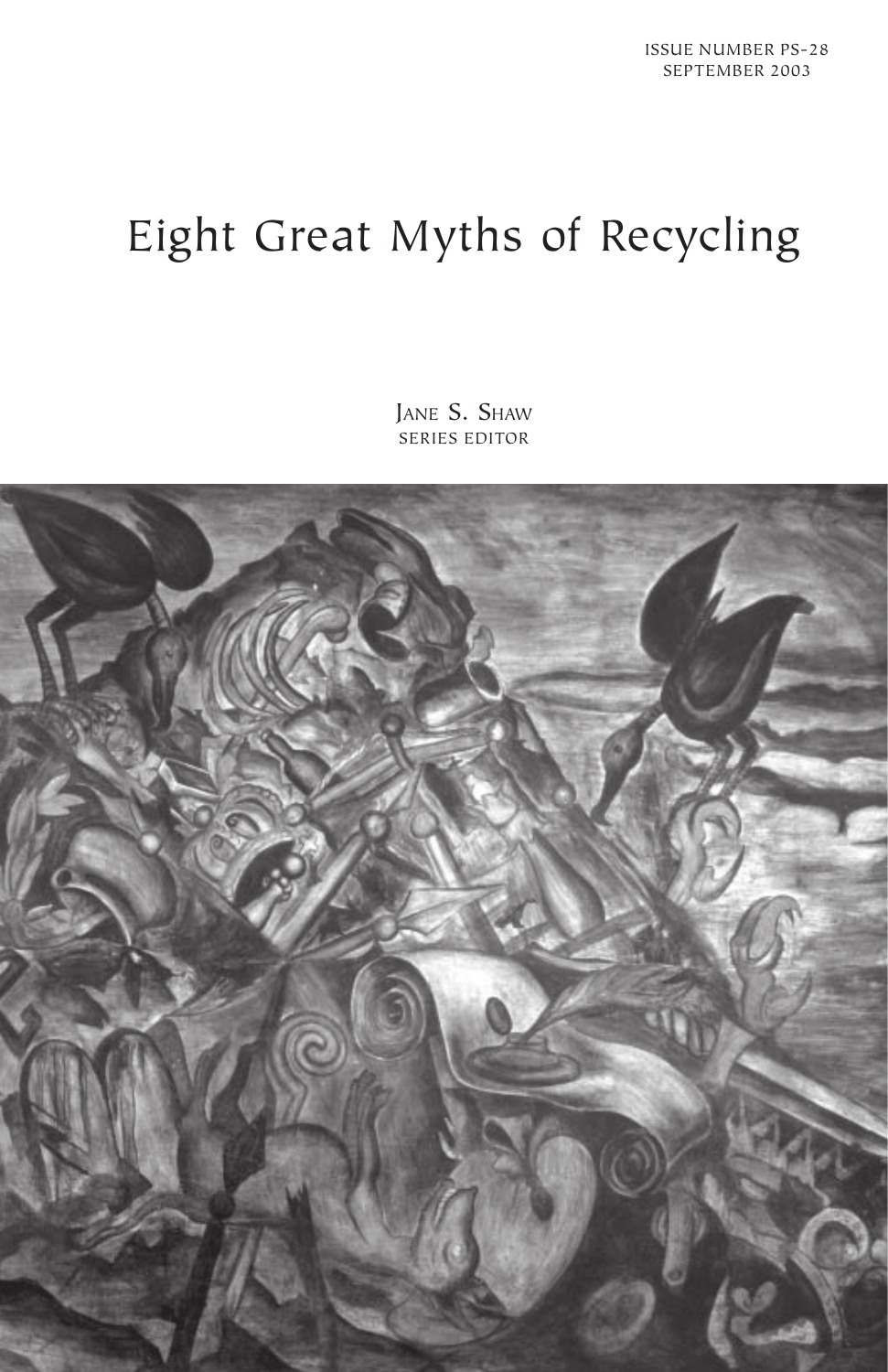### A Select List **PERC POLICY SERIES**

| PS-28 EIGHT GREAT MYTHS OF RECYCLING<br>Daniel K. Benjamin                                                          |
|---------------------------------------------------------------------------------------------------------------------|
| PS-27 RESTORING HARMONY ON THE KLAMATH BASIN<br>Roger E Meiners and Lea-Rachel Kosnik                               |
| PS-26 FARMING FOR THE FUTURE: AGRICULTURE'S NEXT GENERATION<br>J. Bishop Grewell                                    |
| PS-25 REGULATION BY LITIGATION: THE DIESEL ENGINE EPISODE<br>Bruce Yandle, Andrew P. Morriss, and Lea-Rachel Kosnik |
| PS-24 POPULATION GROWTH, ECONOMIC FREEDOM, AND THE RULE OF LAW<br>Seth W. Norton                                    |
| PS-23 THE NATIONAL FORESTS: FOR WHOM AND FOR WHAT?<br>Roger A. Sedjo                                                |
| PS-22 PESTICIDES AND PROPERTY RIGHTS<br>Roger E. Meiners and Andrew P. Morriss                                      |
| PS-21 ECONOMIC GROWTH AND THE STATE OF HUMANITY<br>Indur M. Goklany                                                 |
| <b>PS-20 THE GREENING OF FOREIGN POLICY</b><br>Terry L. Anderson and J. Bishop Grewell                              |
|                                                                                                                     |

PS-19 **HOMESTEADING THE OCEANS: THE CASE FOR PROPERTY RIGHTS IN U.S. FISHERIES** Donald R. Leal

**PERC** — *THE CENTER FOR FREE MARKET ENVIRONMENTALISM* —

2048 ANALYSIS DRIVE, SUITE A BOZEMAN, MONTANA 59718 Phone: 406-587-9591 Fax: 406-586-7555

WWW.PERC.ORG PERC@PERC.ORG

**ISSN 1094-655** COPYRIGHT © 2003 BY PERC. THIS PAPER IS AVAILABLE ON PERC'S WEB SITE: *WWW.PERC.ORG.* DISTRIBUTION OF THIS PAPER BEYOND PERSONAL USE REQUIRES PERMISSION FROM PERC.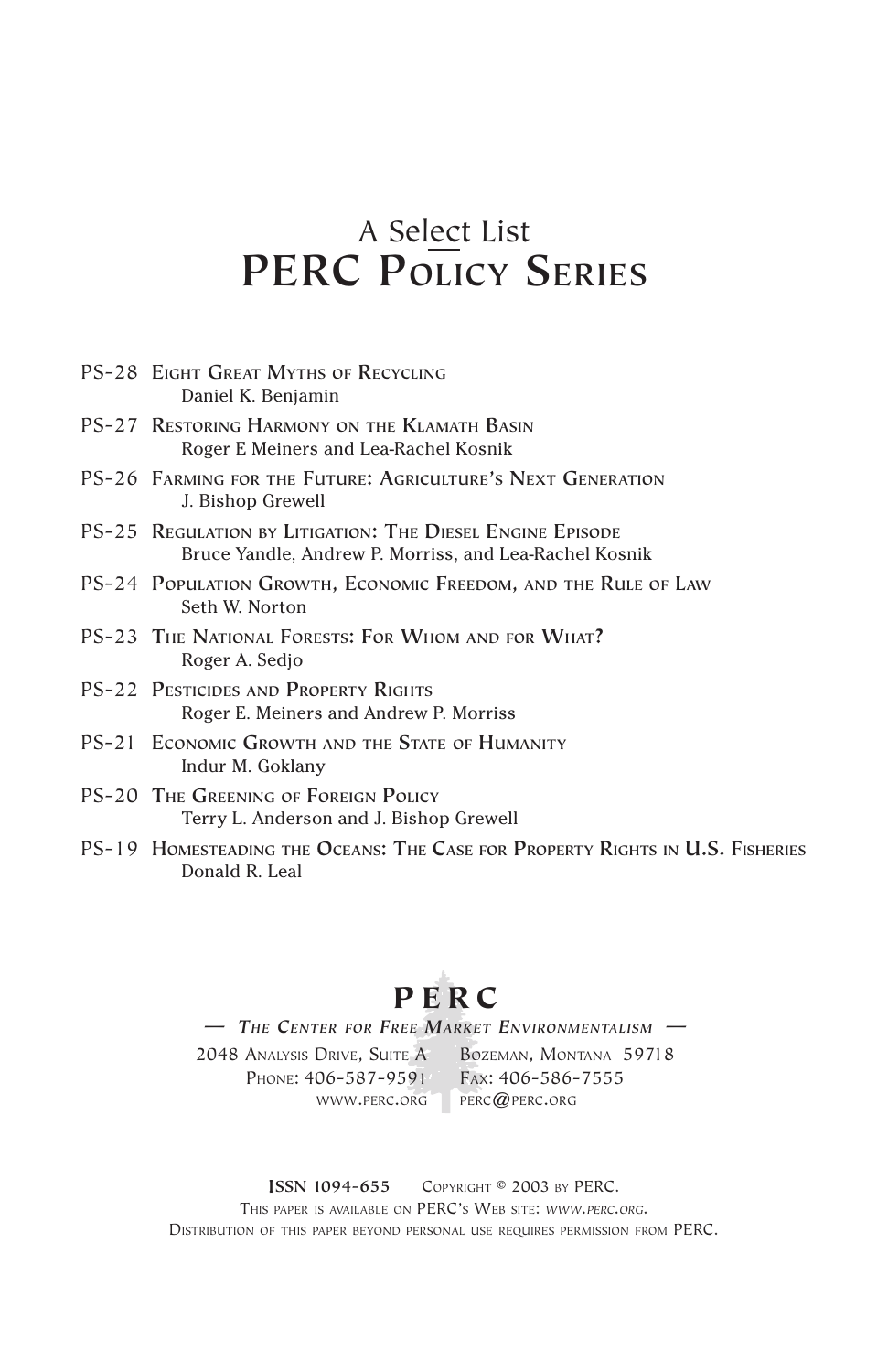## Table of **CONTENTS**

1 INTRODUCTION

2 A BRIEF HISTORY OF RUBBISH

5 THE MYTHS OF RECYCLING

> 25 **CONCLUSION**

> > 26 **NOTES**

26 REFERENCES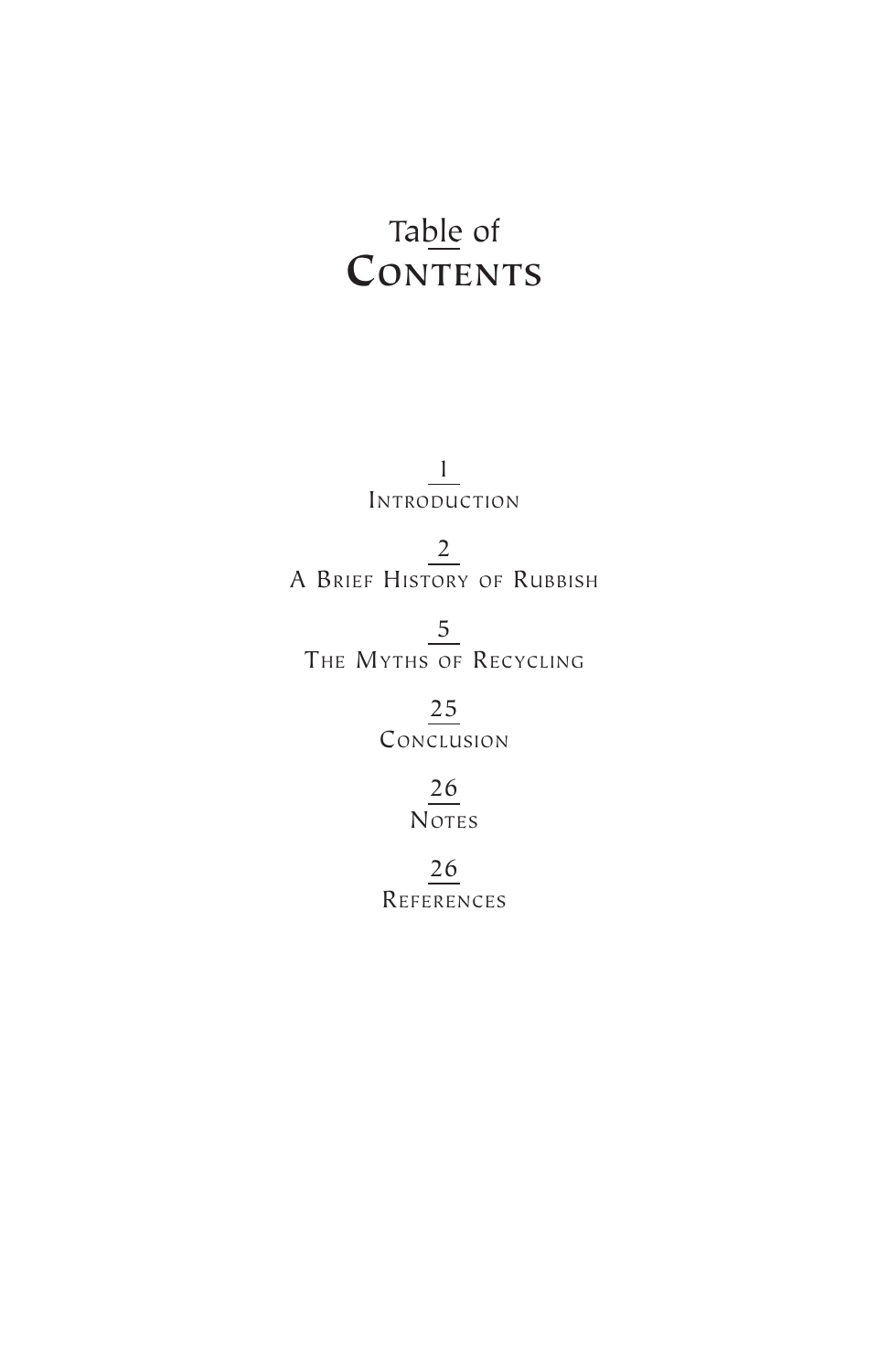### To the **READER**

"Eight Great Myths of Recycling" exposes the errors and falsehoods underlying much of the rhetoric in support of mandatory recycling. Daniel K. Benjamin points out that recycling has always been one way of dealing with waste products, but that Americans have lost their perspective on waste disposal. The goals of reduce, reuse and—especially—recycle have become the only acceptable ways of disposing of trash. Benjamin's essay show why this view is based on misconceptions of mythic proportions.

Benjamin is professor of economics at Clemson University and a senior associate of PERC—the Center for Free Market Environmentalism. He heads PERC's graduate fellows program and is a regular contributor to *PERC Reports* with his column "Tangents—Where Research and Policy Meet." Benjamin's most recent book is *The Economics of Public Issues* (2003), written with Roger Leroy Miller and Douglass C. North.

This essay was stimulated by a popular series of lectures given by Benjamin at teachers' workshops sponsored by PERC and the Foundation for Teaching Economics. It is part of the *PERC Policy Series*, which includes short, readable papers on environmental topics. The papers are edited by Jane S. Shaw and produced by Dianna Rienhart. Mandy-Scott Bachelier is in charge of design. This and other papers in the series are available from PERC on its Web site, wwww.perc.org.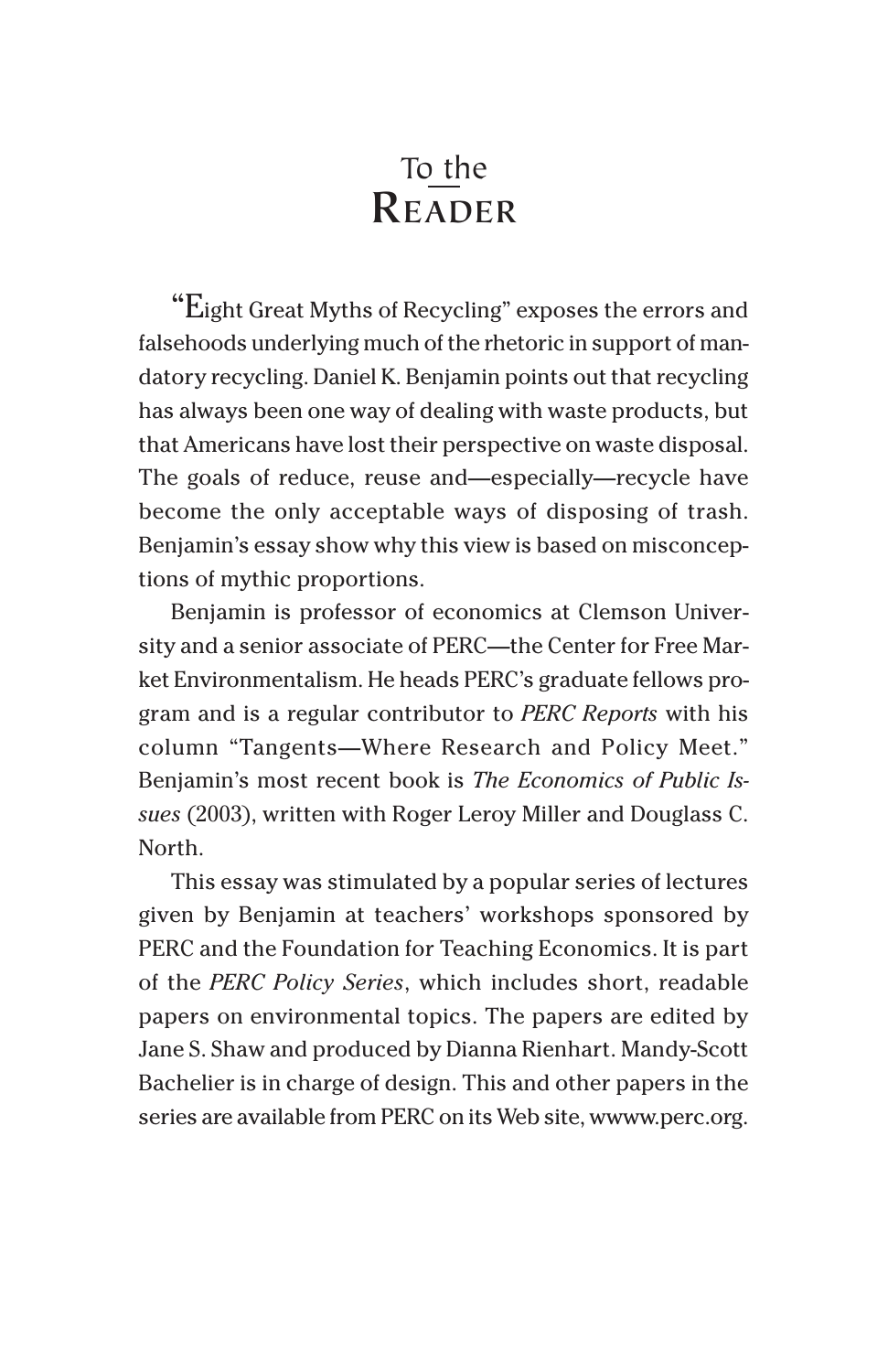**"T**he dump was our poetry and our history." —Wallace Stegner (1959, 80)

**"G**arbage is intolerable in a free society." —Richard Denison, Environmental Defense Fund (quoted in Knight 1989, C3)

# **Eight Great Myths of Recycling**

**DANIEL K. BENJAMIN**

#### **INTRODUCTION**

 $\prod$ n the United States, as in much of the world, recycling has always been an integral part of dealing with waste prodn the United States, as in much of the world, recycling has ucts. But until recently, decisions about whether to recycle or not were generally left to individuals and firms.

Starting about twenty years ago, Americans' view of trash changed swiftly and radically. Trash vaulted from the local to the state and national level. State legislatures debated alternative means of disposal, the Environmental Protection Agency made rubbish a matter of federal regulation, and Congress and the Supreme Court found themselves in the midst of contentious debates over interstate garbage trucks and barges.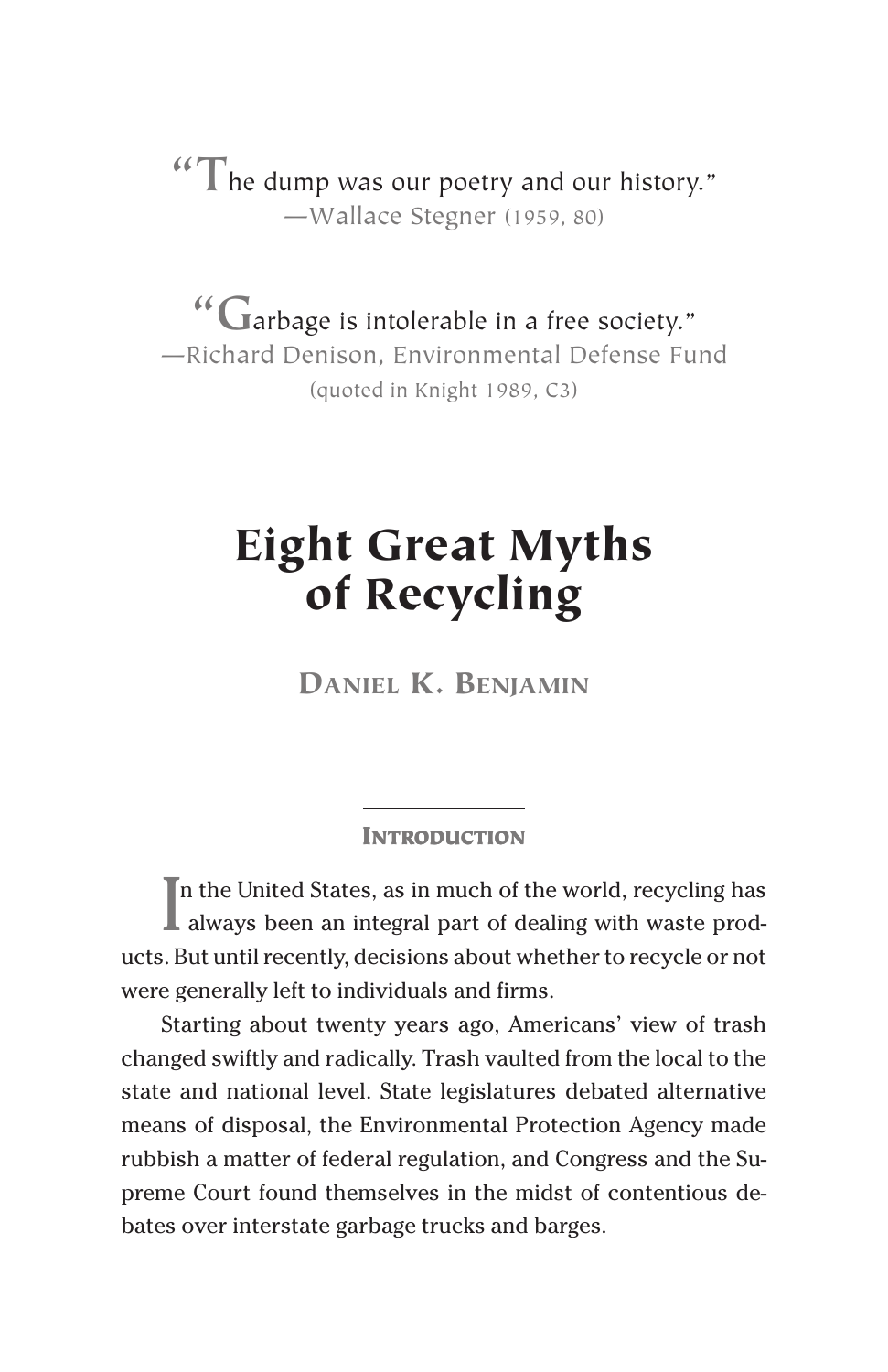Aroused by fear of a garbage crisis, and spurred on by the misleading story of the garbage barge *Mobro*, Americans lost their sense of perspective on rubbish. A new consensus emerged: Reduce, reuse, and—especially—recycle became the only ecologically responsible solutions to America's perceived crisis.

Public rhetoric was increasingly dominated by claims that were either dubious or patently false. The goal of this essay is to compile and distill these claims and show that they are, in fact, Eight Great Myths of Recycling.

#### **A BRIEF HISTORY OF RUBBISH**

whish is the unavoidable by-product of production and consumption. There are three ways to deal with rubbish, all known and used since antiquity: dumping, burning, and recycling.<sup>1</sup> For thousands of years it was commonplace to dump rubbish on site—on the floor, or out the window. Scavenging domestic animals, chiefly pigs and dogs, consumed the edible parts, and poor people salvaged what they could. The rest was covered and built upon. Over time, entire cities gradually were extended upward, rising on massive mounds called *tells*, which contained the remains of prior centuries (Rathje and Murphy 1992, ch. 2).

Eventually, humans began to use more elaborate methods of dealing with their rubbish. In this country, Benjamin Franklin instituted the first municipal street cleaning service (Rathje and Murphy 1992, 41). This was also about the time that people started digging refuse pits instead of just throwing rubbish out the window (although the window continued to work for many people). Progress was slow. In 1880 fewer than 25 percent of American cities had municipal trash collection. In 1895, New York City established the first truly comprehensive system of public-sector garbage management, and by 1910, some 80 percent of American cities had regular trash collection (Melosi 1981; 2000, ch. 9).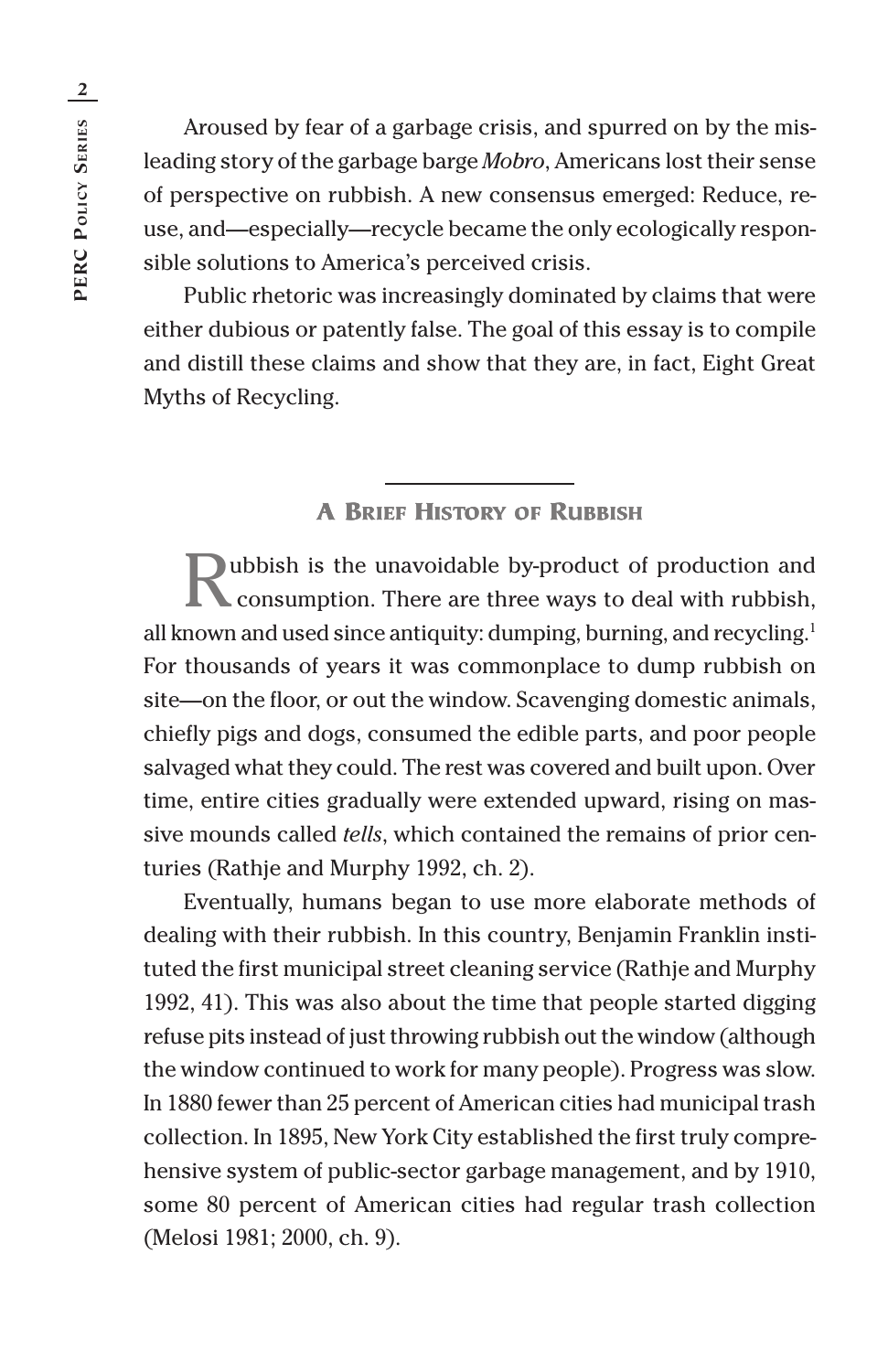Recycling—commonly referred to as scavenging—was an essential part of the rubbish disposal process. Scavenging was such a familiar pastime that in 1859 Winslow Homer rendered *Scene on the Back Bay Lands*, showing men, women, and children hard at work picking through the detritus of Boston's city dump. Rag dealers were a regular element of both rural life and the street scene in America's cities well into this century (Strasser 1999). By the 1920s, however, wood-processing technology and transportation systems had improved to the point that virgin wood had replaced rags and waste paper as the principal source of fiber for paper, and by the end of World War II, rag pickers were a rarity.

Another form of recycling seen in the late nineteenth and early twentieth centuries was reduction, a descendant of blubber rendering in whaling (Hering and Greeley 1921, ch. 11). It entailed stewing wet garbage and dead animals (such as the 15,000 horses that died each year in New York City) in large vats to produce grease and a dry substance called "tankage." The reduction facilities produced staggeringly noxious odors, as well as a liquid runoff that polluted waterways. Political opposition built, and by the 1930s most were gone. The last to close was Philadelphia's, in 1959 (Rathje and Murphy 1992, 175).

Although rubbish has been burned by humans for thousands of years, the first modern incinerator (called a "destructor") went into operation in Nottingham, England, in 1874. Eleven years later the first American model (a "cremator") was built on Governor's Island in New York City (Hering and Greeley 1921, ch. 10). By World War II some 700 incinerators were extant in the United States. Although they emitted foul odors, noxious gases, and gritty smoke, they were effective enough to reduce disposal volume by 85–95 percent.

After the war, landfills of improved design began to replace incinerators, and by 1970 only about 150 trash incinerators were left in America. Higher oil prices during the 1970s renewed interest in incineration. Although some communities opposed incin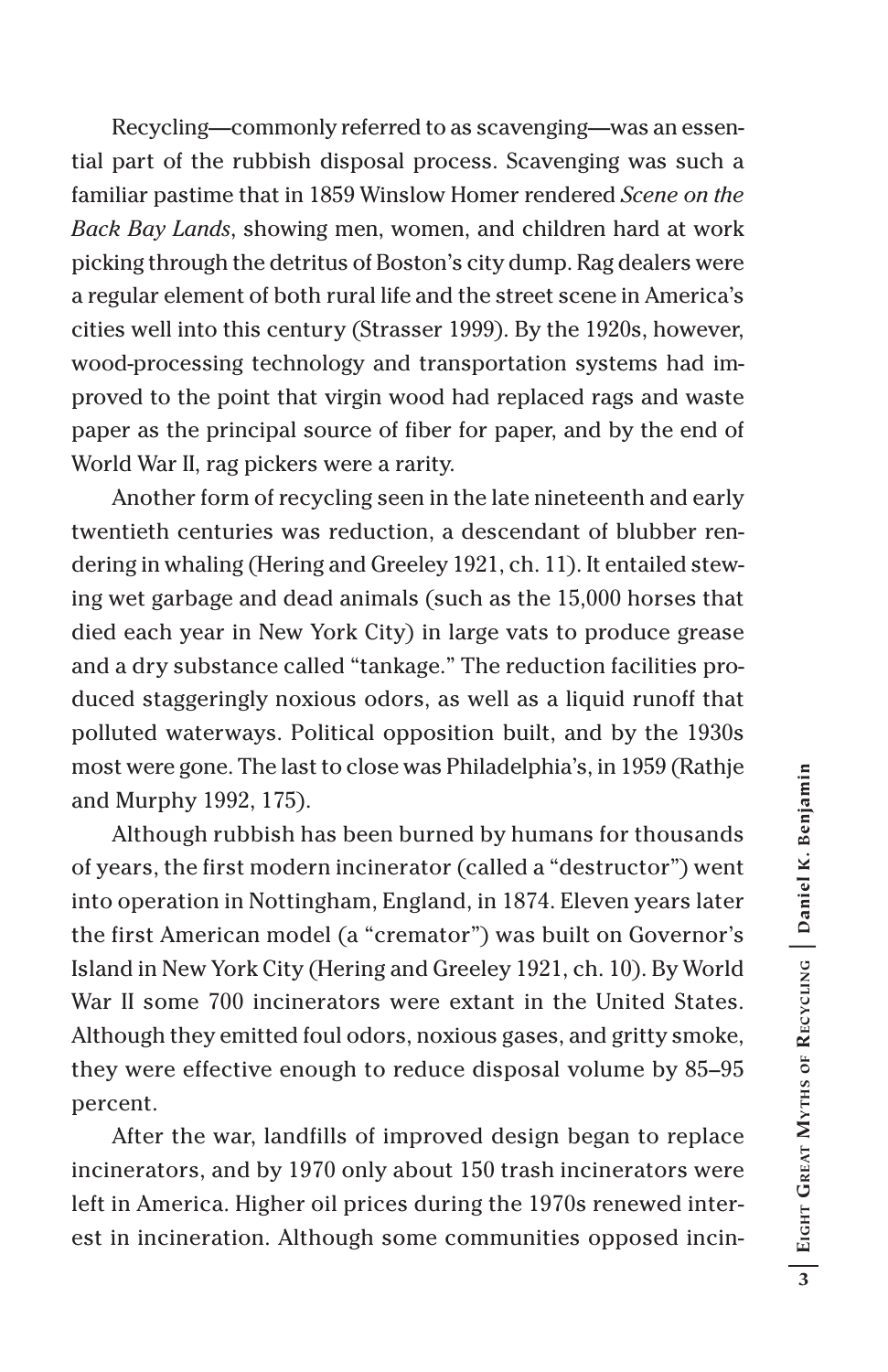erators, expressing concern about potential air pollution, by 2000 combustion (far more complete and thus cleaner than ever before) was used to dispose of almost 15 percent of all municipal solid waste.

The sanitary landfill had its origins in Great Britain in the 1920s, and was introduced in the U.S. a decade later by Jean Vincenz, commissioner of public works for Fresno, California (Melosi 2000, ch. 13). There were two key elements that made these landfills "sanitary." First, all forms of waste were mixed together and disposed of simultaneously, to avoid large noxious pockets of decomposing organic materials. Second, layers of rubbish were interspersed with layers of ashes, street sweepings, or even dirt, to reduce vermin and noisome smells.

During World War II, the U.S. Army faced the problem of waste disposal on huge military bases and employed Vincenz to guide its efforts. By 1944, 111 posts were using landfills, and their apparent success had helped prompt almost 100 American cities to adopt the practice. Over the next 25 years, the sanitary landfill became America's method of choice when dealing with municipal solid waste.

The modern era of waste disposal and recycling can be traced to the spring of 1987 when a garbage barge named *Mobro 4000* spent two months and 6,000 miles touring the Atlantic Ocean and Gulf of Mexico looking for a home for its load (Miller 2000, 1–14). *Mobro* set off in March 1987 with 3200 tons of New York trash, originally intended for a cheap landfill in Louisiana. Hoping to cut transportation costs, the entrepreneur behind the *Mobro*'s voyage attempted to interest Jones County, North Carolina, in accepting the trash. But *Mobro* pulled into Morehead City, North Carolina, before the deal could be finalized, causing local officials to wonder: "What's the rush?" They said "no thanks," and word soon got around, leading to rejection slips everywhere *Mobro* went, including at the original site in Louisiana.

Although the physical availability of landfill space was not an issue, that was not how the situation played out in the press. The *Mobro*, said a reporter on a live TV feed from the barge itself,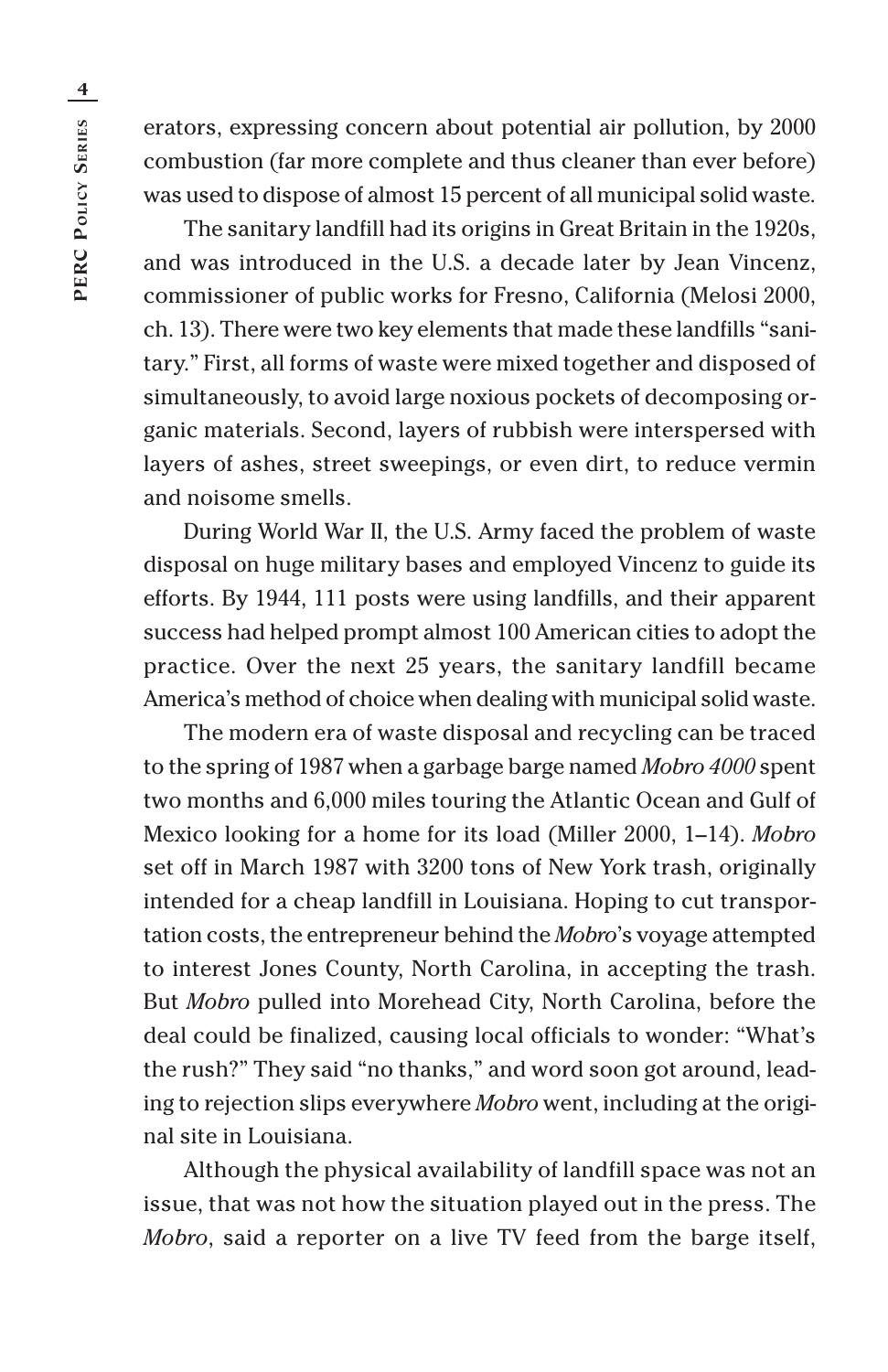"really dramatizes the nationwide crisis we face with garbage disposal" (Bailey 1995, A8). Indeed, a strange cast of characters managed to turn *Mobro*'s miseries into a national cause.

The first actor was the Environmental Defense Fund, which had been trying (without much success) to sell household recycling to America. *Mobro* gave the organization what it needed. Said John Ruston, an official with EDF, "An advertising firm couldn't have designed a better vehicle than a garbage barge" (Bailey 1995, A8). The second set of players were members of the National Solid Waste Management Association trade group, who were anxious to line up customers for their expanding landfill capacity during the 1980s. After *Mobro* hit the headlines, the organization was widely quoted as saying that "landfill capacity in North America continues to decline" (Bailey 1992, A1). Panicked state and local officials began signing long-term contracts for dump space. The final element in the mix was the Environmental Protection Agency (EPA), which also publicly backed the view that there was a crisis—basing its judgment on the fact that the number of landfills in the United States was declining. What the EPA failed to notice was that landfills were getting bigger much faster, and that total landfill capacity was actually rising.

#### **THE MYTHS OF RECYCLING**

The result of this steady drumbeat of expressed concern was a growing fear that America was running out of places to put its garbage, and that yesterday's household trash could somehow become tomorrow's toxic waste. By 1995, surveys revealed that Americans thought trash was the number one environmental problem, and 77 percent reported that increased recycling of household rubbish was the solution (Bailey 1995, A8). Yet these claims and fears were based on errors and misinformation—Eight Great Myths of Recycling.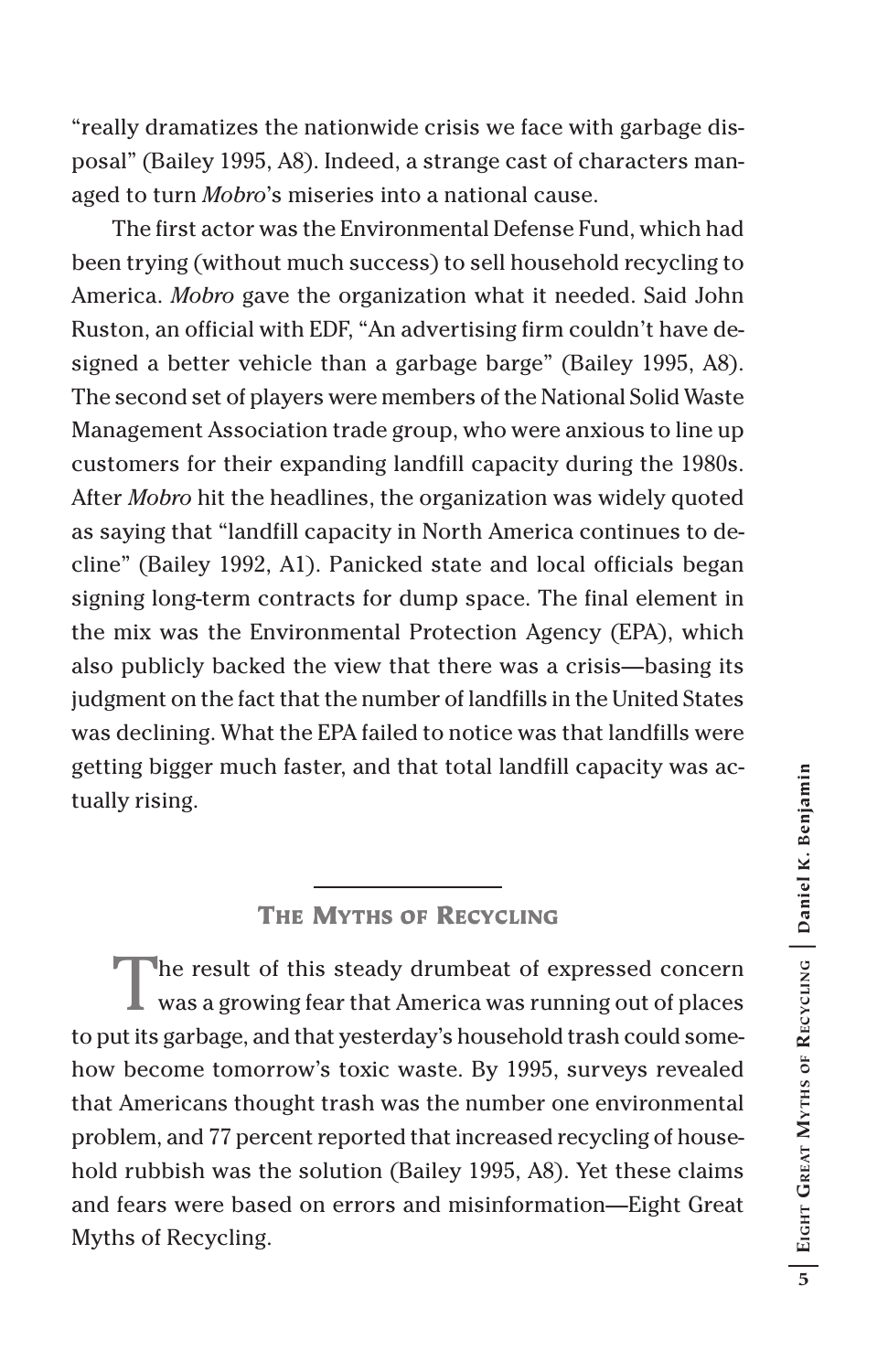**MYTH 1: OUR GARBAGE WILL BURY US.**

Since the 1980s, people have repeatedly reported that America is facing a landfill capacity crisis. For example, former Vice President Al Gore asserted that America is "running out of ways to dispose of our waste in a manner that keeps it out of either sight or mind" (Gore 1992, 145). The great science fiction author Isaac Asimov was even more emphatic. In a book about environmental issues facing the world, he and a coauthor claimed that "almost all the existing landfills are reaching their maximum capacity, and we are running out of places to put new ones" (Asimov and Pohl 1991, 144).

How did this notion get started? During the 1980s, the waste disposal industry moved to using larger landfills, partly because of new EPA regulations and partly because of consolidations and mergers. At the same time, the number of operating landfills fell sharply. The EPA, the press, and a variety of other commentators focused on the number of landfills, rather than on their capacity, which was growing rapidly, and concluded that we were running out of space. J. Winston Porter, the EPA Assistant Administrator responsible for that agency's role in creating the appearance of a garbage crisis, has since admitted that the key EPA study was flawed because it counted landfills rather than landfill capacity, and it also underestimated the prospects for creating additional capacity. Allen Geswein, an EPA official and one of the authors of the EPA study, remarked, "I've always wondered where that crap about a landfill-capacity crisis came from" (Bailey 1995, A8).

Even though the United States is larger and more affluent and producing more garbage, it now has more landfill capacity than ever before, according to the National Solid Waste Management Association (NSWMA). By the mid-1990s, nationwide landfill capacity stood at about 14 years and by 2001 capacity had risen to more than 18 years (EPA 2002; National Solid Waste Management Association 2002). To be sure, there are a few places like New Jersey where capacity has shrunk. But the uneven distribution of available landfill space is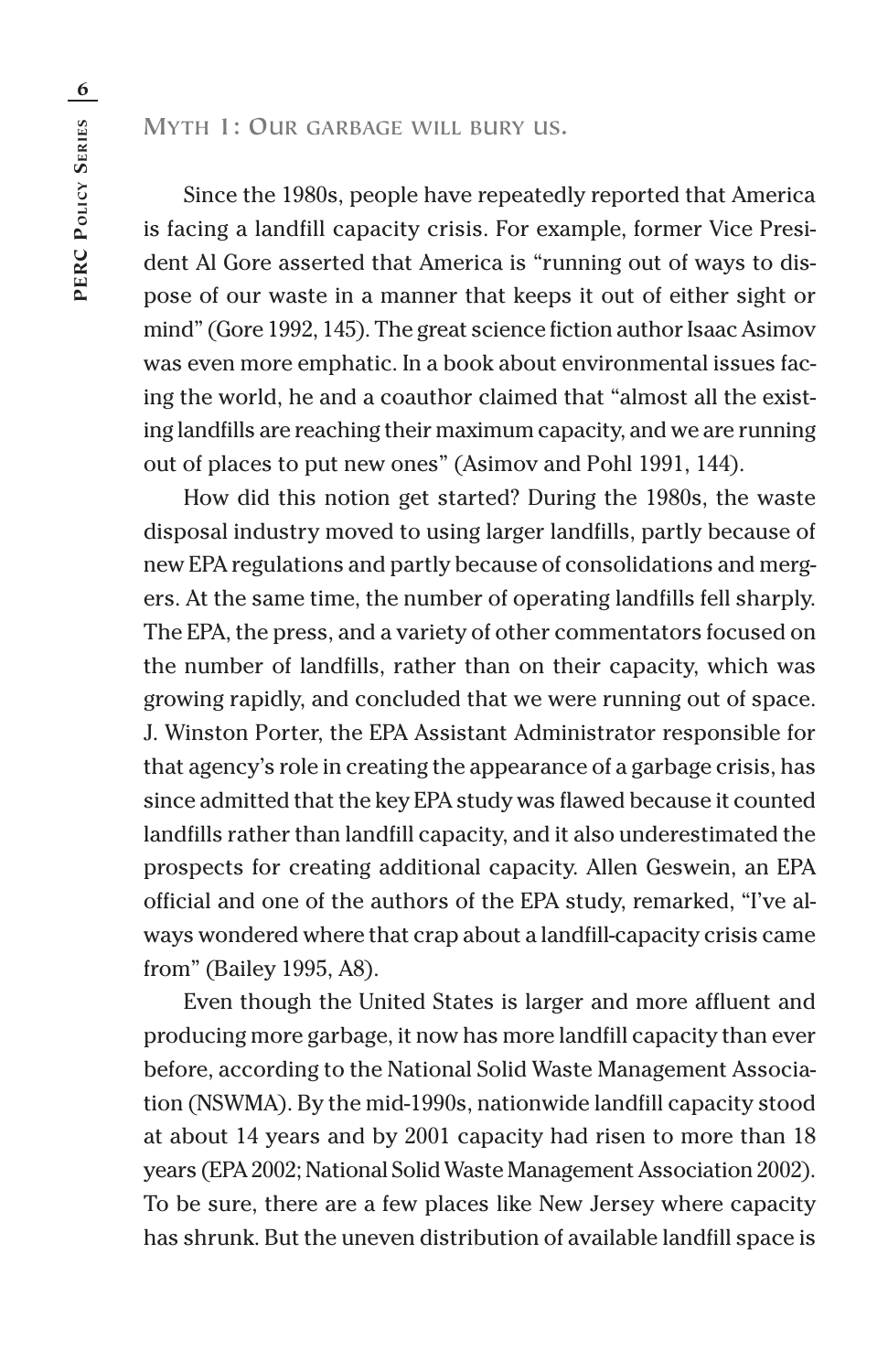no more important than is the uneven distribution of automobile manufacturing: Garbage has become an interstate business, with 47 states exporting the stuff and 45 importing it.

Various authors have calculated just how much space it would take to accommodate America's garbage. The answer is: not much. If we permitted the rubbish to reach the height it did at New York's Fresh Kills site (255 feet), a landfill that would hold all of America's garbage for the next *century* would be only about 10 miles on a side (Lomborg 2001, 207). To be more colorful, Ted Turner's Flying D ranch outside Bozeman, Montana, could handle all of America's trash for the next century—with 50,000 acres left over for his bison.

The point is not that we should foolishly bury the Flying D in household waste: Both transportation costs and a spectacular piece of real estate would be conserved if the trash were deposited closer to its points of origin. The point is that far more rubbish than is worth considering will fit into far less space than is worth worrying about.

#### **MYTH 2: OUR GARBAGE WILL POISON US.**

Opponents of landfills argue that municipal solid waste (the usual term for ordinary household and commercial trash) is hazardous to our health, our water supplies, and the ecosystem in which we live. Some people worry about methane emissions, produced when organic materials decompose (biodegrade) in landfills; others are concerned that landfill leachate (a fluid that drains to the bottom) will escape, contaminating groundwater and nearby wells.

The claim that our trash might poison us is impossible to completely refute, because the charge almost always leveled is that landfills are a "threat" to human health and welfare. Almost anything can pose a threat, but evidence of actual harm from landfills is remarkably difficult to uncover. The EPA itself acknowledges that the risks to humans (and presumably plants and animals) from modern landfills are virtually nonexistent. The agency has concluded that land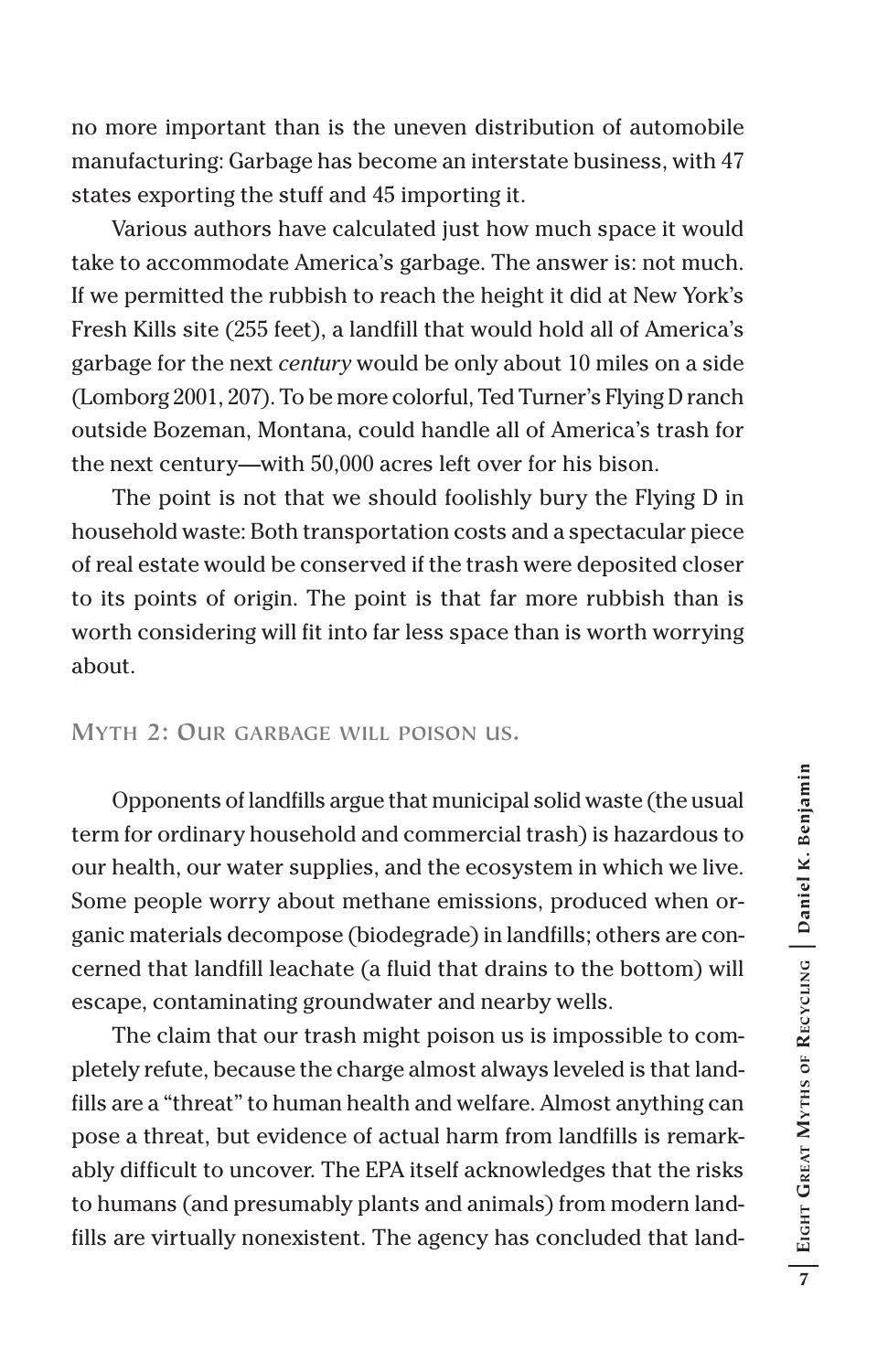fills constructed according to EPA regulations can be expected to cause 5.7 cancer-related deaths over the next 300 years—one every 50 years (EPA 1990, 1991; Goodstein 1995). To put this in perspective, cancer kills over 560,000 people every year in the United States, and celery, pears, and lettuce are all considerably more dangerous to humans than are modern landfills (Ames, Magaw, and Gold 1987; Gold, Ames, and Slone 2002).

#### *The Problems with Older Landfills*

Now, it is true that older landfills possess at least a potential for harm to the ecosystem and to humans. In the past, the best scientific and political minds considered wetlands (or swamps) ideal locations for landfills: The space was cheap, and filling in swamps facilitated mosquito control (and thus disease reduction) and provided valuable building space, from coast to coast. Rikers Island jail and LaGuardia Airport in New York are both constructed on former landfills, as are numerous San Francisco neighborhoods along the shore of San Francisco Bay. But there was a cost. Wetlands are important ecosystems, and they perform functions directly beneficial to humans, including flood control and water filtration. These functions are destroyed or impaired by filling in the wetlands. In addition, siting landfills in wetlands can cause leachate runoff, which can harm ecosystems and perhaps humans directly.

When they are located on dry land, however, even old-style landfills are unlikely to yield much potential or actual environmental harm. To begin with, remarkably little biodegradation or decomposition takes place (Rathje and Murphy 1992, 113–22). Second, when it does occur, it usually ends soon after the landfill is closed. (If decomposition didn't halt, the landfill would literally disappear, as its contents were transformed into methane, carbon dioxide, and other by-products.) And third, because the contents of almost all landfills, even old ones, tend to stay put, the potential harm from the materials that don't biodegrade is minimal (Rathje and Murphy 1992, 122–29).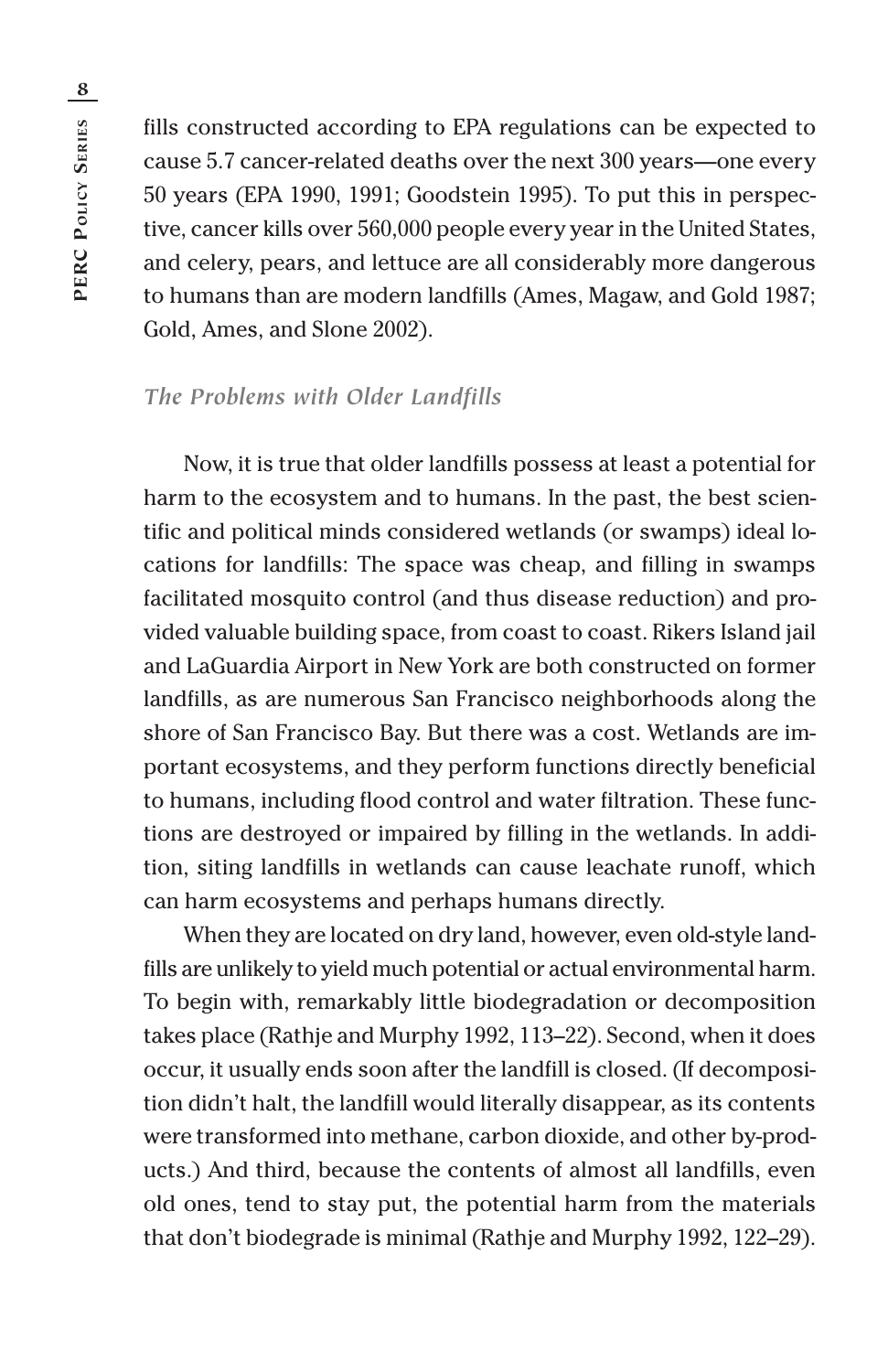The real potential hazards of landfills have nothing to do with municipal solid waste. These hazards (which have led some landfills to be declared Superfund sites) stem from industrial wastes that were improperly or illegally dumped in municipal landfills. Disposal of hazardous industrial waste is unaffected by standard household recycling programs, a fact often ignored by proponents of recycling. The Natural Resources Defense Council (1997, ch. 2), for example, routinely refers to "municipal or hazardous wastes" as though household trash and hazardous wastes were somehow one and the same thing.

#### *The Reality of Modern Landfills*

Today's landfill siting and design features essentially eliminate the potential for problems posed by older landfills—a fact confirmed by the EPA, which regulates landfills. Today's landfills are sited where fluids will have great trouble getting through the landfill's boundaries and into groundwater. A foundation of several feet of dense clay is laid down on the site and covered with thick plastic liners that have been hot-sealed together. This layer is covered by several feet of gravel or sand. As the rubbish is laid down, layers of dirt or other inert materials are used to cover it each day (Armstrong, Robinson, and Hoy 1976; Rathje and Murphy 1992, 87–88; Melosi 2000; EPA 1990, 1991).

All landfills produce leachate that must be dealt with. Modern "dry tomb" landfills minimize fluid going in (from rain, for example) by covering areas that are not currently operational. Moreover, any leachate is drained out via collection pipes and sent to wastewater plants for treatment and purification. These steps make modern landfills what William Rathje has called "vast mummifiers," in which little biodegradation takes place (Rathje and Murphy 1992, 110; Rathje 2001). Still, there is some decomposition that creates methane gas as a by-product. This is drawn off by wells on site and burned or purified and sold for fuel.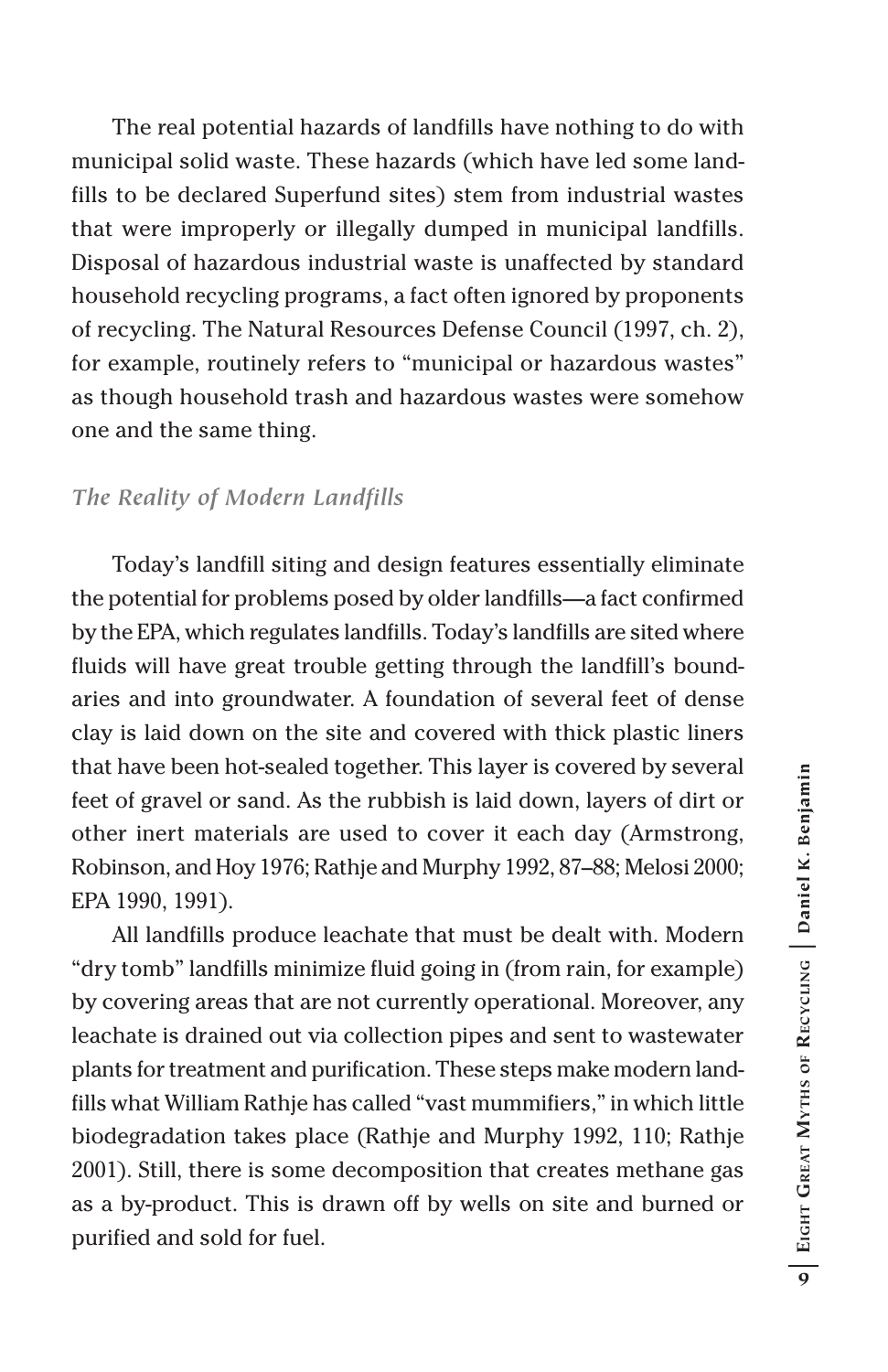Toxic materials may not lawfully be dumped into municipal landfills, and EPA regulations are designed to protect the environment in the event the law is broken. Moreover, excavations of landfills have found that the toxic materials in them migrate only a little within the landfill, and almost never outside it.

#### **MYTH 3: PACKAGING IS OUR PROBLEM.**

Packaging is ubiquitous in the marketplace and in the landfill. Packaging may amount to one-third of the volume of what goes into landfills (Ackerman 1996; Rathje and Miller 1992, 216–19). Many people argue that the easiest way to save landfill space is to reduce the amount of packaging Americans use, and they urge that packaging reduction should be mandatory if manufacturers will not cut back on their own volition. The arithmetic seems simple: one pound less of packaging means one pound less in landfills. But as with many facts of rubbish, less is sometimes more, in this case in more ways than one.

Packaging can *reduce* total rubbish produced and total resources used. The average household in the United States generates less trash each year—fully one-third less—than does the average household in Mexico (Rathje and Murphy 1992, 216–19; Ackerman 1996). The reason is that our intensive use of packaging yields less waste and breakage and, on balance, less total rubbish. For example, for every 1,000 chickens brought to market using modern processing and packaging, approximately 17 pounds of packaging are used (and thus disposed of). But at least 2,000 pounds of waste by-products are recycled into marketable products (such as pet food) because the processing takes place in a commercial facility rather than in the home. Most of these by-products would end up in landfills if packaging did not make commercial processing feasible.<sup>2</sup>

Quite apart from reducing landfill and wastewater loads, packaging saves resources by reducing breakage. The resulting higher wealth enables us to do things we otherwise could not do, ranging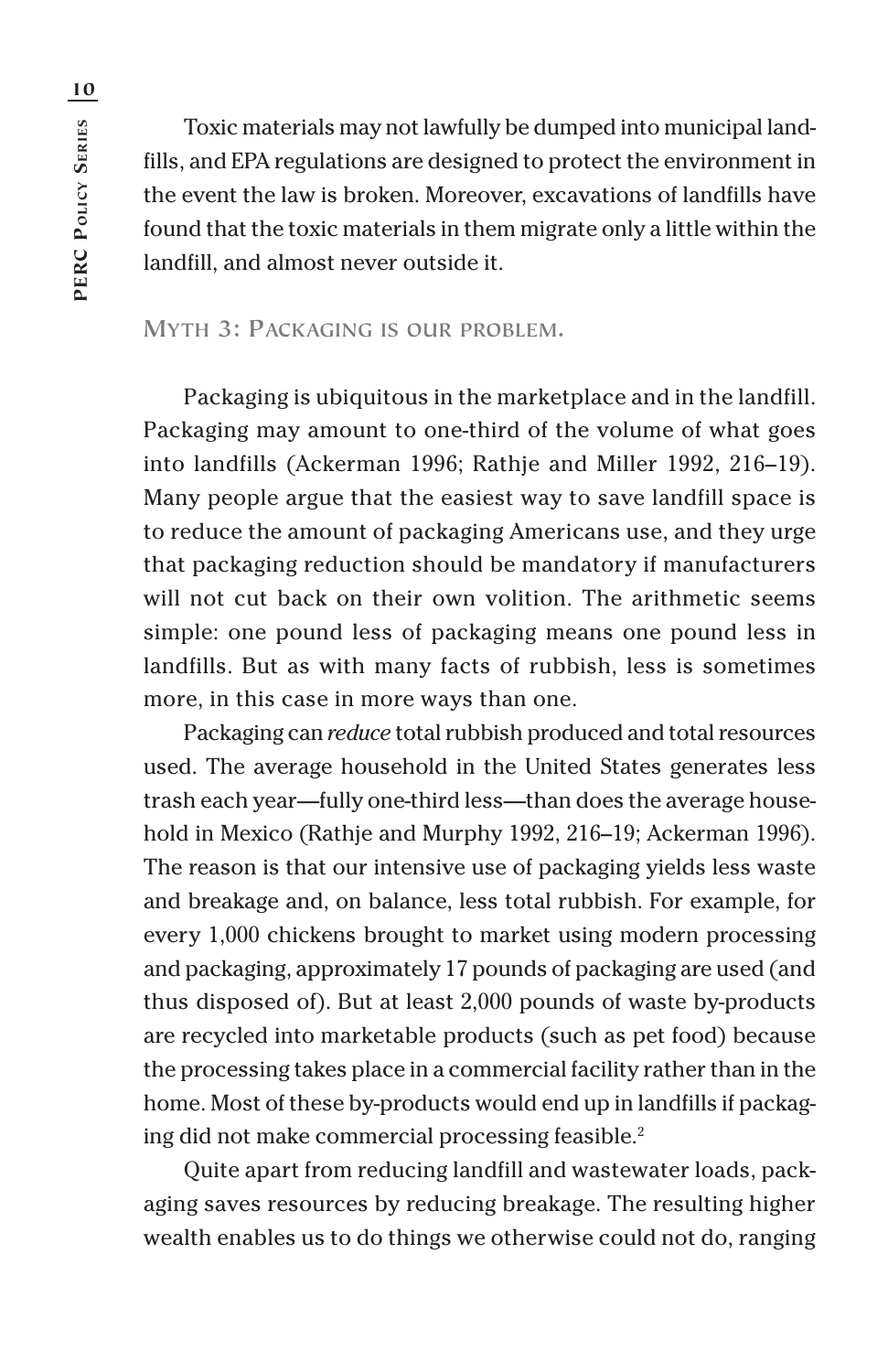from educating doctors to keeping ecologically valuable land out of agricultural or commercial usage. Because sanitary packaging reduces food spoilage, it also reduces the incidence of food poisoning. And there is also the matter of mere convenience. Imagine shopping for milk, peanut butter, or toothpaste if such goods were not prepackaged.

Still, people worry about the volume of packaging that enters landfills and wonder if packaging could perform today's services while consuming less space in landfills. The answer is yes. Reducing packaging is precisely what the private sector does on an ongoing basis. For example, during the late 1970s and 1980s, although the number of packages entering landfills rose substantially, the total weight of the packages declined by 40 percent. This drop in the weight (and thus volume) of packaging material going into landfills was chiefly the result of "light-weighting" using less material in functionally identical packages (Rathje and Murphy 1992, 102, 216).

Over the past 25 years the weights of individual packages have been reduced by amounts ranging from 30 percent (2-liter soft drink bottles) to 70 percent (plastic grocery sacks and trash bags). A few representative examples are illustrated in Table 1.

| <b>PACKAGING</b>     | <b>FEATURE</b>   | <b>INITIAL</b><br><b>YEAR</b> | <b>INITIAL</b><br><b>VALUE</b> | <b>FINAL</b><br>YEAR | FINAL.<br><b>VALUE</b> |
|----------------------|------------------|-------------------------------|--------------------------------|----------------------|------------------------|
| Plastic grocery sack | <b>Thickness</b> | 1976                          | $2.3 \text{ miles}$            | 2001                 | $0.7$ mils             |
| Plastic fruit sack   | <b>Thickness</b> | 1970                          | $1.05$ mils                    | 2001                 | $0.5$ mils             |
| Plastic trash bag    | <b>Thickness</b> | 1975                          | $2.5$ to $3.0$ mils            | 2001                 | $1.0$ to $1.25$ mils   |
| PET 2-liter bottle   | Weight           | 1978                          | 68 grams                       | 2002                 | 48 grams               |
| HDPE milk jug        | Weight           | 1965                          | $120$ grams                    | 1990                 | 65 grams               |
| Aluminum can         | Weight           | 1972                          | $20.8$ grams                   | 2002                 | $13.7$ grams           |

#### **TABLE 1: PACKAGING SLIMS DOWN**

SOURCES: Many of the earliest data are from Rathje and Murphy (1992, 102). More recent data can be obtained at various internet sites, including www.cancentral.com/gacr/ffacts.htm; www.epa.gov/ epaoswer/non-hw/muncpl; www.epa.gov/epaoswer/non-hw/muncpl/paper.htm; and the industry websites to which they are linked.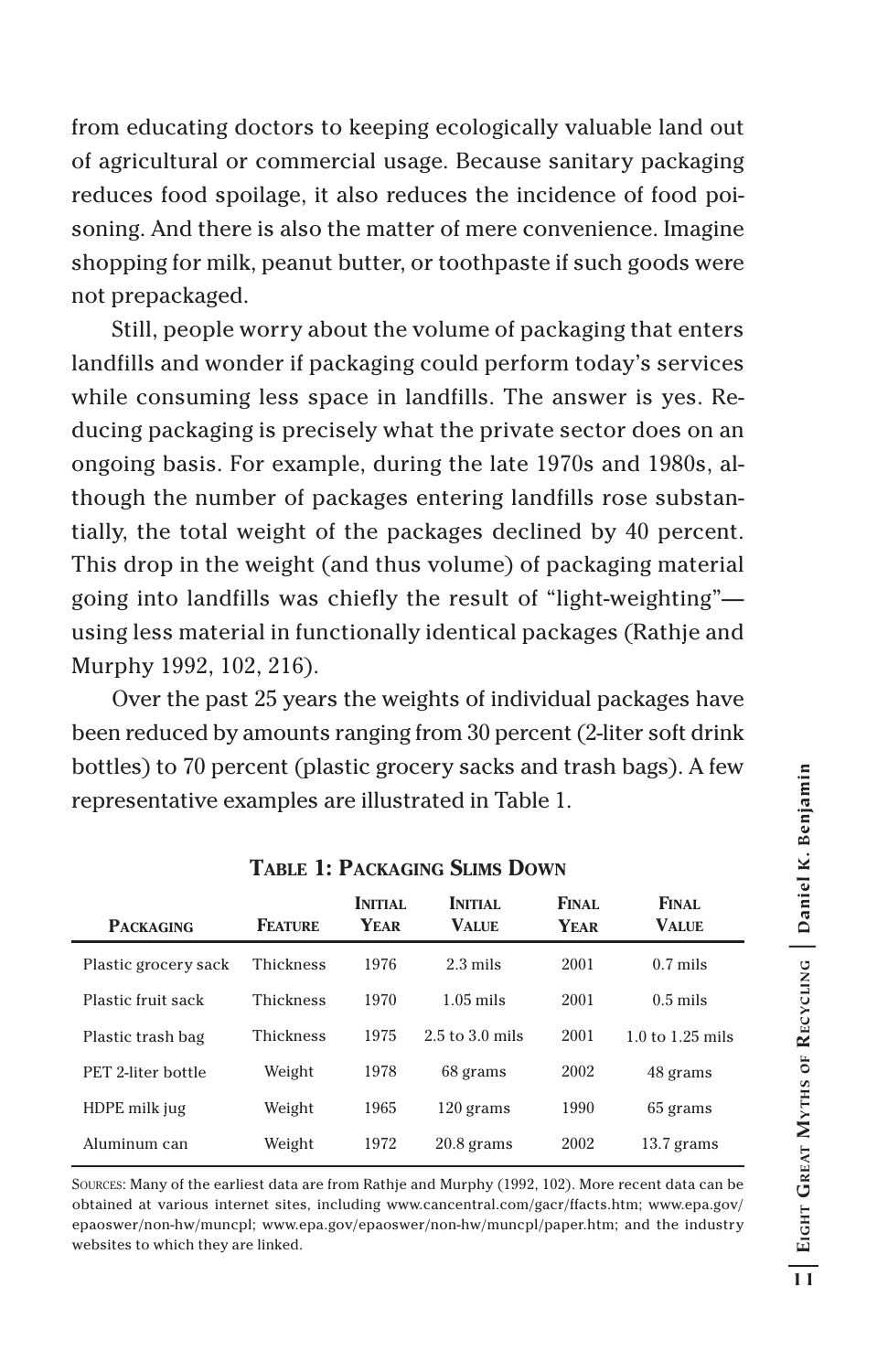In contrast, the *New York Times* has been growing. A year's worth of that newspaper now weighs 520 pounds and occupies 1.5 cubic yards (40.5 cubic feet) in a landfill, probably one located in western Pennsylvania (Rathje and Murphy 1992, 102; Ley, Macauley, Salant 2002). This is equivalent in weight to 17,180 aluminum cans, nearly a century's worth of beer and soft drink consumption by an individual.

#### **MYTH 4: WE MUST ACHIEVE TRASH INDEPENDENCE.**

Numerous commentators contend that each state should achieve "trash independence" by disposing within its borders all of the rubbish produced within those borders (National Resources Defense Council 1997, ch. 2). As it stands now, forty-seven states ship some of their garbage to other states and forty-five of them import the stuff. Ten percent of the nation's municipal solid waste moves in interstate trade. The extent of this trade is driven by widely varying disposal costs and inexpensive transportation. Due to differences in land values and local regulations, average tipping (that is, disposal) fees at landfills range from a low of around \$10 per ton in Nevada to a high of \$80 per ton in New Jersey. Moreover, it costs only 10 to 15 cents per ton-mile to move solid waste around the country (Ley, Macauley, Salant 2002).

As is the case for voluntary trade in other items, trade in trash raises our wealth as a nation, perhaps by as much as \$4 billion (Benjamin 2002; Ley, Macauley, Salant 2002; Ward 1999). Most of the increased wealth accrues to the citizens of the areas that import the trash.

The most cogent objection to the interstate trade in trash is that landfills may harm citizens living near landfills. These are costs that may not be taken into account by those who dump. Yet, as discussed in some detail under *Myth 2*, even the EPA acknowledges that the potential threat to air and water quality posed by modern landfills is negligible. Moreover, transporting rubbish across an arbitrary legal boundary (such as a state line) has no effect on the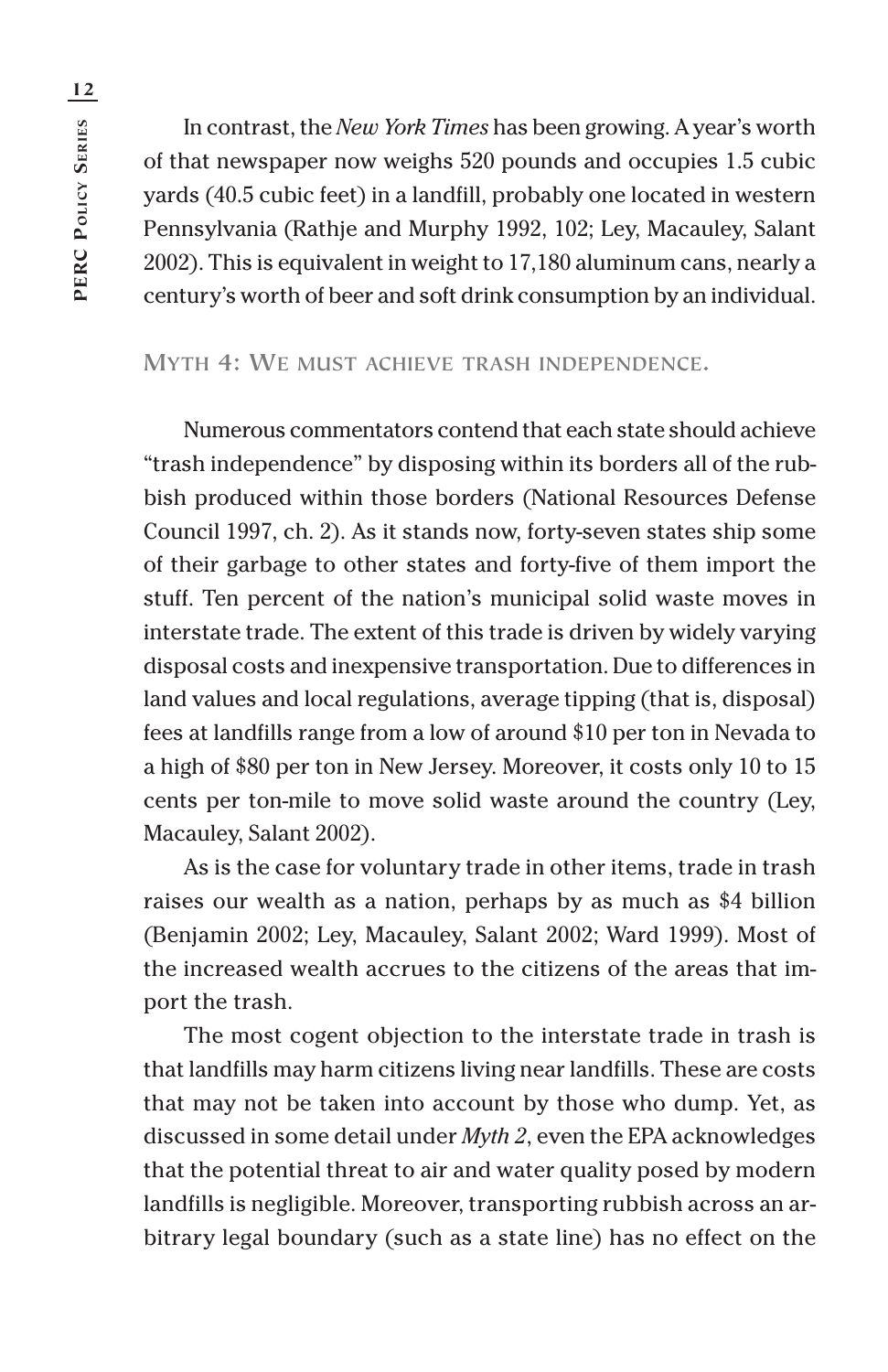environmental impact of the disposal of that rubbish. And moving a ton of trash by truck is no more hazardous than moving a ton of any other commodity.

There is some evidence that placing a landfill adjacent to a piece of residential property does lower the value of that property, probably due to the added truck traffic and to aesthetic considerations (Reichert, Small, Mohanty 1992). But this does not imply that the owner of the property is necessarily worse off, or that the wealth or well-being of society suffers. If adjacent property owners *voluntarily* agree to the placement of a landfill nearby, there is every reason to believe that both their wealth and the wealth and well-being of society are enhanced. This is, after all, the essence of voluntary exchange.

The effects of landfills on property values are highly localized all of them occurring within two miles or less of the landfill. Most of this effect can be avoided by siting landfills at least two miles from residential development. The rest can be handled through voluntary contracting that compensates nearby landowners, as private firms typically do these days when they site landfills. Twenty years down the road, when the landfill is capped and closed, it will likely become open space or home to a golf course or public park uses that will enhance surrounding property values.

### **MYTH 5: WE SQUANDER IRREPLACEABLE RESOURCES WHEN WE DON'T RECYCLE.**

One argument made for recycling notes that we live on a finite planet. With a growing population, we must, it seems, run out of resources. Whether the resource in question is trees, oil, or bauxite, the message is the same: The only way to extend the lives of natural resource stocks is by more recycling.

In fact, we are not running out of natural resources. While recycling has the potential to extend the lives of raw material stocks, other activities, long practiced in the private sector, are already do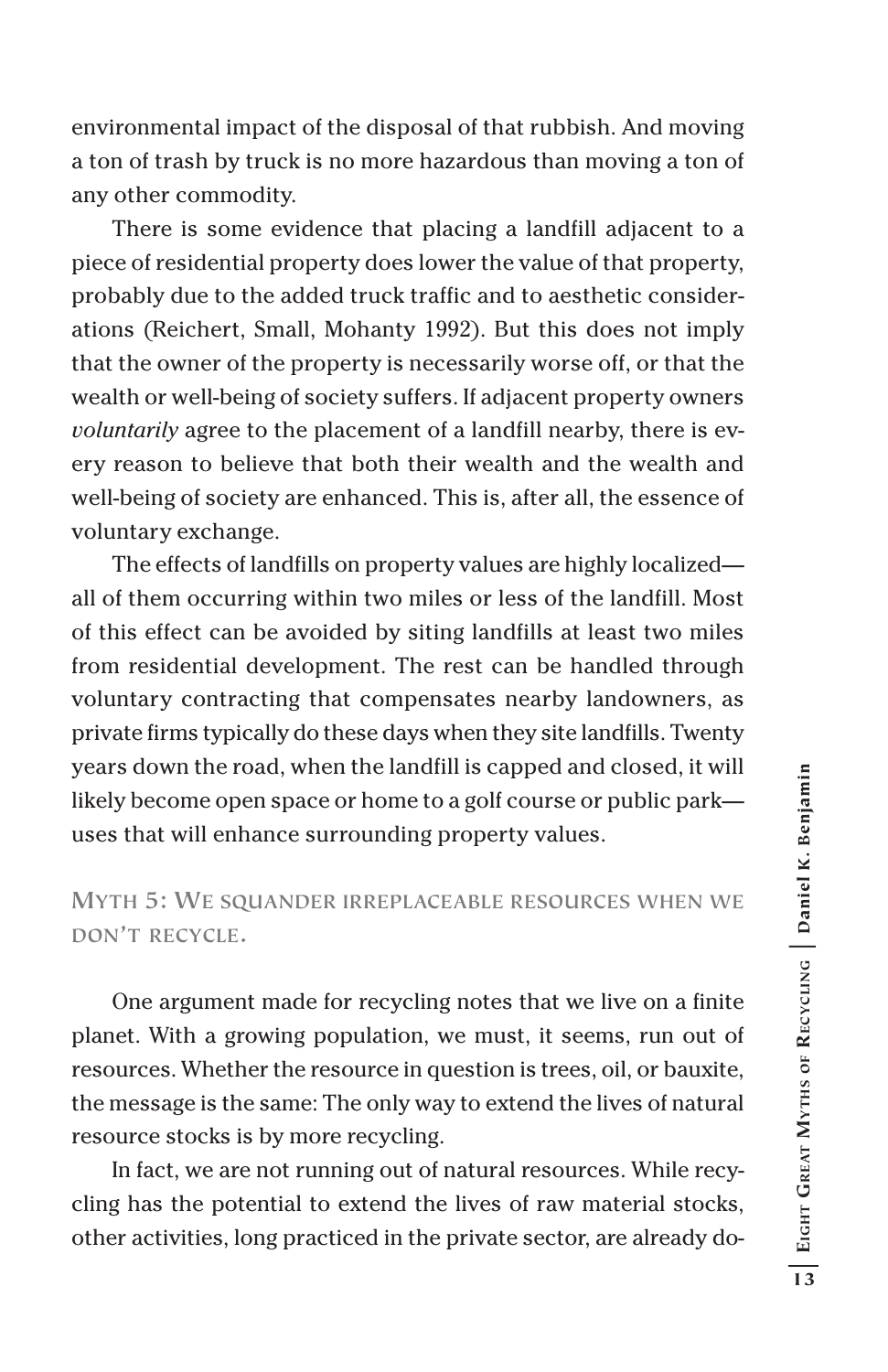ing that. Available stocks of those resources are actually growing, and there is every reason to expect such growth to continue if the private sector is allowed to continue performing its functions.

Consider forests. The amount of new growth that occurs each year in forests exceeds by a factor of twenty the amount of wood and paper that is consumed by the world each year (Lomborg 2001, 115). Perhaps partly as a result, temperate forests, most of which are in North America, Europe, and Russia, actually have expanded over the last 40 years.

True, losses of forest land are taking place in tropical forests, where they are occurring at a rate of perhaps one percent per year (Alston, Libecap, and Mueller 1999; Benjamin 1997b; Simpson, Sedjo, and Reid 1996). But almost without exception, the ongoing losses of forest lands around the world can be directly traced to a lack of private property rights. Governments either have failed to protect private property in forests or have encouraged people to treat forests as common property. In addition, governments have used forests, especially valuable tropical forests, as an easy way to raise quick cash. Wherever private property rights to forests are welldefined and enforced, forests are either stable or growing (Benjamin 1997a; Deacon 1994, 1995, 1996, 1999). The world would be a better place and we would have more forests if property rights to forests were well defined and enforced, but more recycling of paper or cardboard would not eliminate today's forest losses (Benjamin 2003; Foster and Rosenzweig 2003, 633).

Trees are renewable, but what about nonrenewable resources such as fossil fuel? Here, too, there is no reason to fear that we will run out. At least three times in the twentieth century, the U.S. Department of the Interior (or its predecessor, the Bureau of Mines) predicted that America would run out of petroleum within 15 years or less (Simon 1996, 165). It didn't happen. Indeed, as we continue to use more oil, the standard measures of proven oil reserves get larger, not smaller.

The best way to measure the scarcity of natural resources such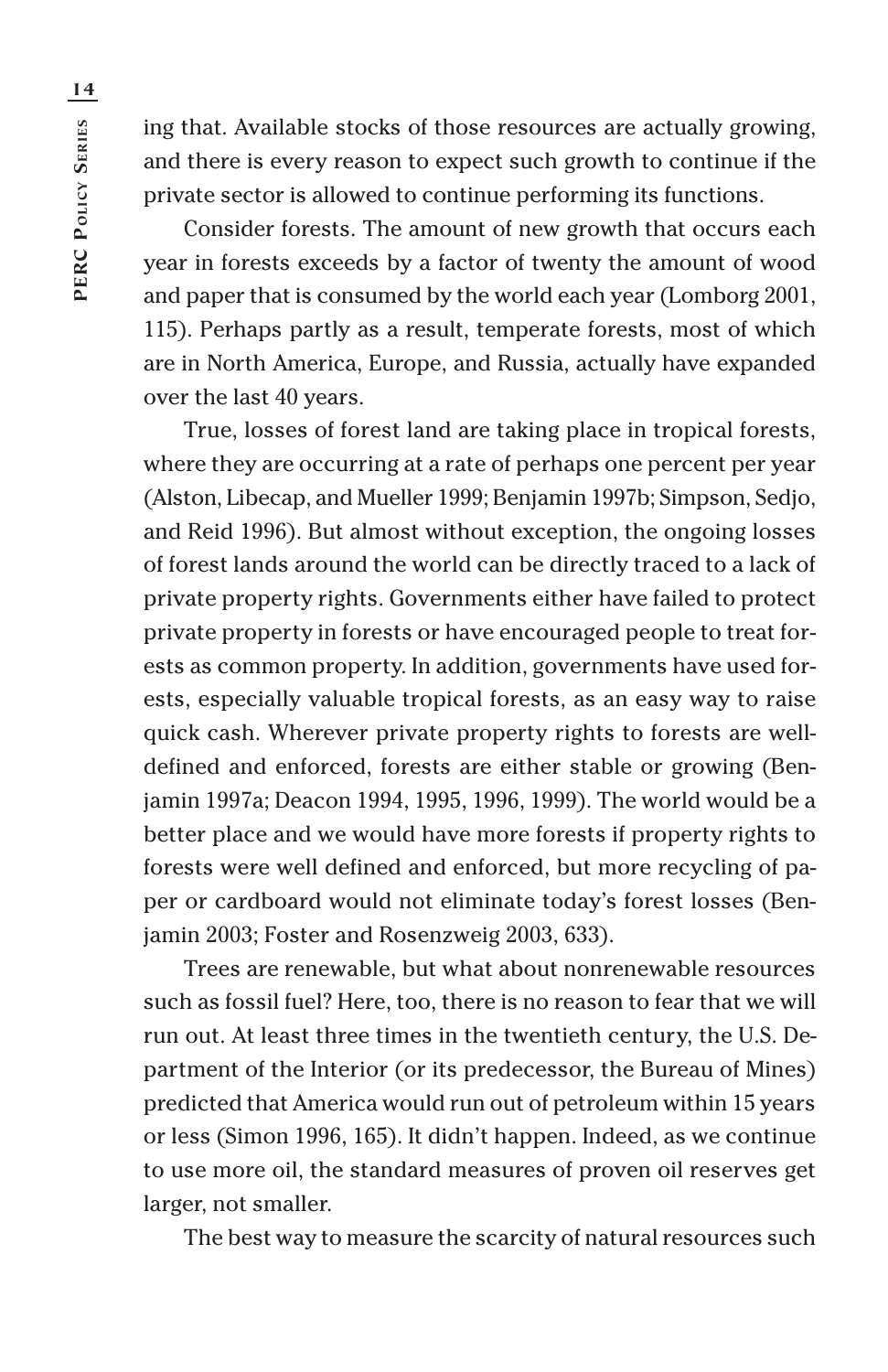as oil is to use the market prices of those resources. If the price of a resource is going up over time, the resource is getting more scarce. If the price is going down, it is becoming more plentiful.

Applying this measure to oil, we find that its price has exhibited no long-term trend: Over the past 125 years, oil has become no more scarce, despite our growing use of it. Moreover, reserves of other fossil fuels are also growing, despite growing usage of them, and although the costs of alternative energy sources (nuclear, solar, wind, etc.) are far higher than fossil fuels, those costs are coming down (Benjamin 1998; Chakravorty, Roumasset, and Tse 1997; Lomborg 2001, 131).

It sounds like a paradox. We are using more resources and yet they are becoming more available. What are we to make of this? Human ingenuity is the ultimate explanation. Three factors enable human ingenuity to make natural resources increasingly available: prices, innovation, and substitution.

#### *Prices, Innovation, and Substitution*

The amount of proven reserves is not like the speed of light fixed by nature at some immutable number. Instead, proven reserves reflect the amount of a resource that is recoverable at current prices. When the price of a resource goes up, so does the incentive to find more. Moreover, consumers also respond, conserving more when the price rises. The key point is that when prices change, consumers and producers change their behavior in response. The conventional analysis that looks at current reserves or current consumption patterns as being immutable will *always* produce incorrect conclusions.

Thanks to numerous innovations, we now produce about twice as much output per unit of energy as we did 50 years ago, and five times as much as we did 200 years ago. Automobiles use only half as much metal as in 1970, and optical fiber carries the same number of calls as 625 copper wires did 20 years ago. Bridges are built with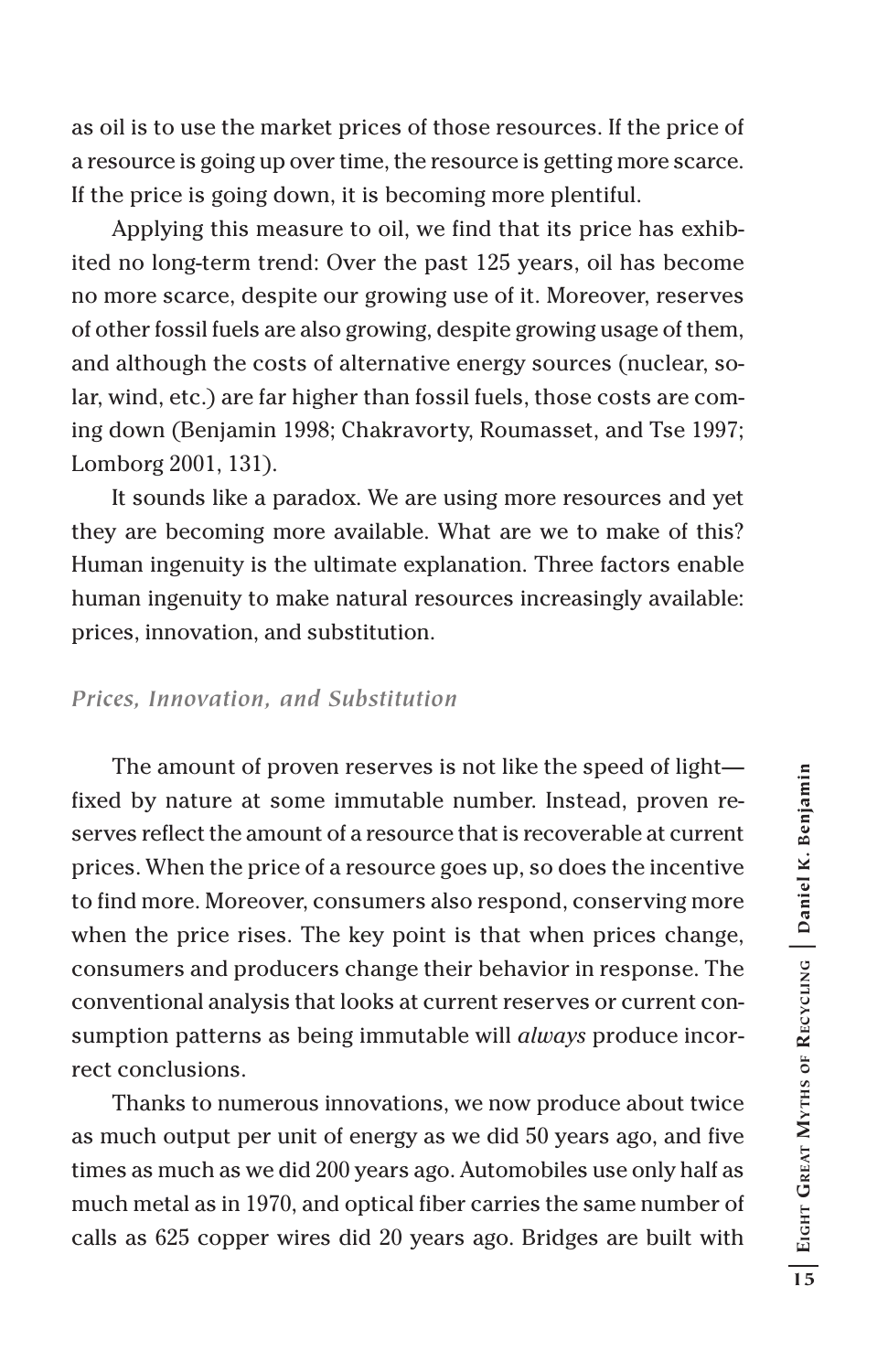PERC POLICY SERIES **PERC POLICY SERIES**

less steel, because steel is stronger and improved engineering permits the use of even less. Automobile and truck engines consume less fuel per unit of work performed, and produce fewer emissions. Packaging has been made both stronger and lighter, yielding less breakage and consuming fewer resources. The list goes on and on, and any analysis that forgets or ignores innovation will *always* produce incorrect conclusions.

As a practical matter, everything can be done differently. Coal can be burned for energy instead of wood, and oil instead of coal. Cars and grocery bags can be made out of plastic instead of steel or paper. Stockings can be made out of nylon instead of silk, and tank armor made out of ceramics instead of steel. In each case, it is not the substance that we demand, but the function it performs, and many alternatives can perform the same or similar function.

None of this substitution is free, of course, or else the substitute item would have been used first. But substitution is commonplace, and human ingenuity seems always to be looking for ways to implement it. Any analysis that forgets or ignores this principle of substitution will *always* produce incorrect conclusions.

#### *Other Resources, Too*

Based on this reasoning and this information, we can conclude that there is plenty of fossil fuel available for the foreseeable future. What is true for energy is true for other resources. There is no sign that humans will run out of resources in the foreseeable future. Evidence of this is seen in the fact that prices of the vast majority of industrial products have been falling over the last 150 years. Indeed, since 1845, the average price of raw materials has fallen roughly 80 percent after adjusting for inflation (Brown and Wolk 2000; Lomborg 2001, 137–48). And this is not a matter of a price series being dominated by some obscure products. For the 24 top-selling non-energy products (e.g., aluminum, iron ore, and cement) prices have declined an average of two-thirds over the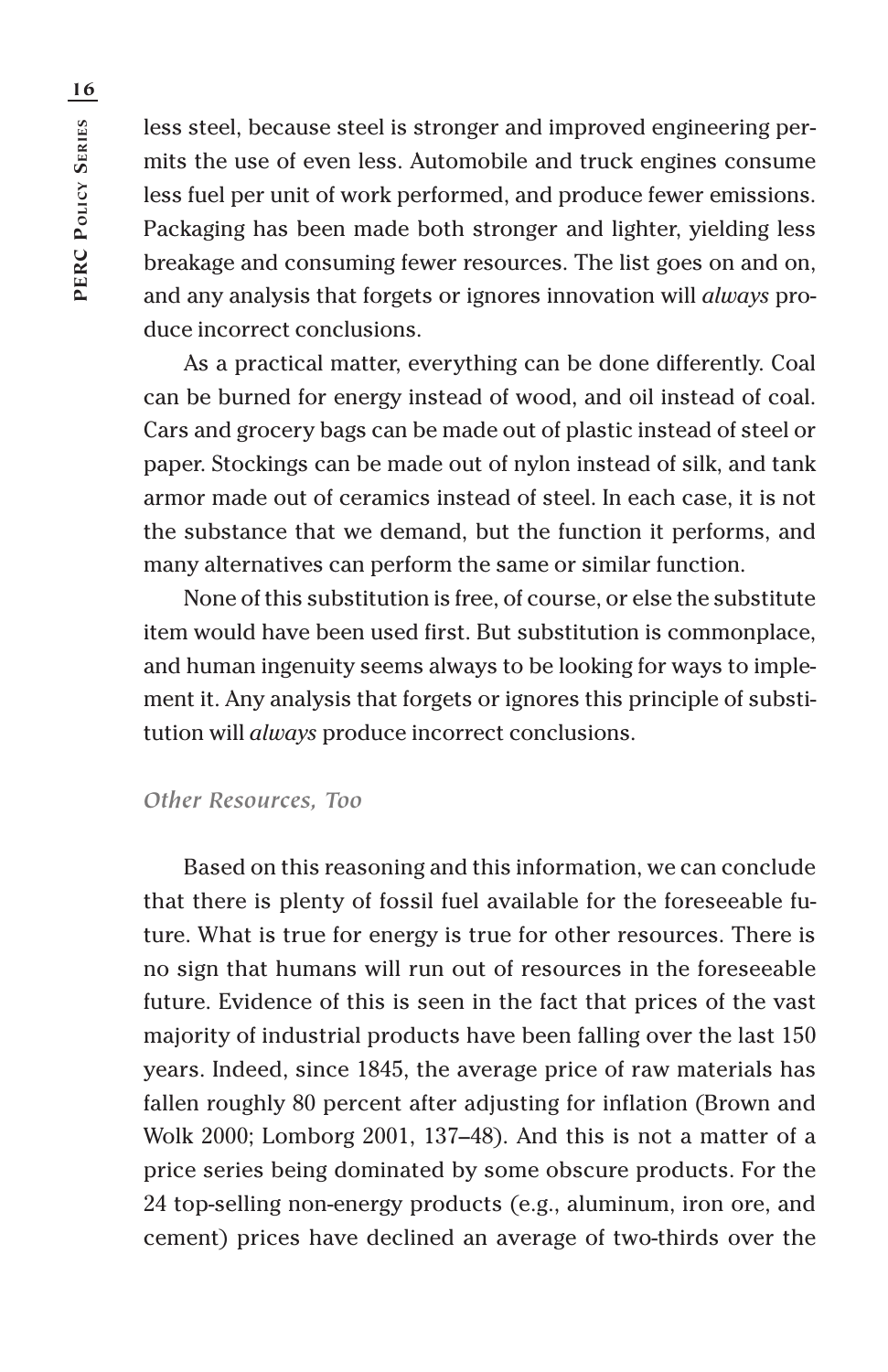past century. Are we running out? It certainly doesn't seem so.

Many life forms exist today in the quantities they do only because humans use them, and thus have taken care to make sure they are abundant. To return to the issue of forests, many trees in the U.S. today exist only because there is a demand for virgin pulp made from those trees. These trees will not be "saved" if recycling rates rise; instead, the land on which they grow will be converted to some other use. (A Wal-Mart parking lot? A corn field? A par-3 golf course?)

I am not claiming that all paper in the United States is made from plantation tree stands. My point is that the desire to use natural resources encourages people to conserve them and even, to the extent possible, create more of them. Any view that ignores this simple fact will *always* produce incorrect conclusions.

#### **MYTH 6: RECYCLING ALWAYS PROTECTS THE ENVIRONMENT.**

To many people, it is axiomatic that recycling protects the environment (Hershkowitz 1997, 1998). The position of the Natural Resources Defense Council is typical: "It is virtually beyond dispute that manufacturing products from recyclables instead of from virgin raw materials—making, for instance, paper out of old newspapers instead of virgin timber—causes less pollution and imposes fewer burdens on the earth's natural habitat and biodiversity" (Natural Resources Defense Council 1997, ch. 1). Yet this assumption is not merely beyond dispute; it is wrong in many instances.

Recycling is a manufacturing process, and therefore it too has environmental impact. The U.S. Office of Technology Assessment (1989, 191) says that it is "usually not clear whether secondary manufacturing [such as recycling] produces less pollution per ton of material processed than primary manufacturing processes." Indeed, the Office of Technology Assessment goes on to explain why: Recycling changes the nature of pollution, sometimes increasing it and sometimes decreasing it.

For example, the EPA examined both virgin paper processing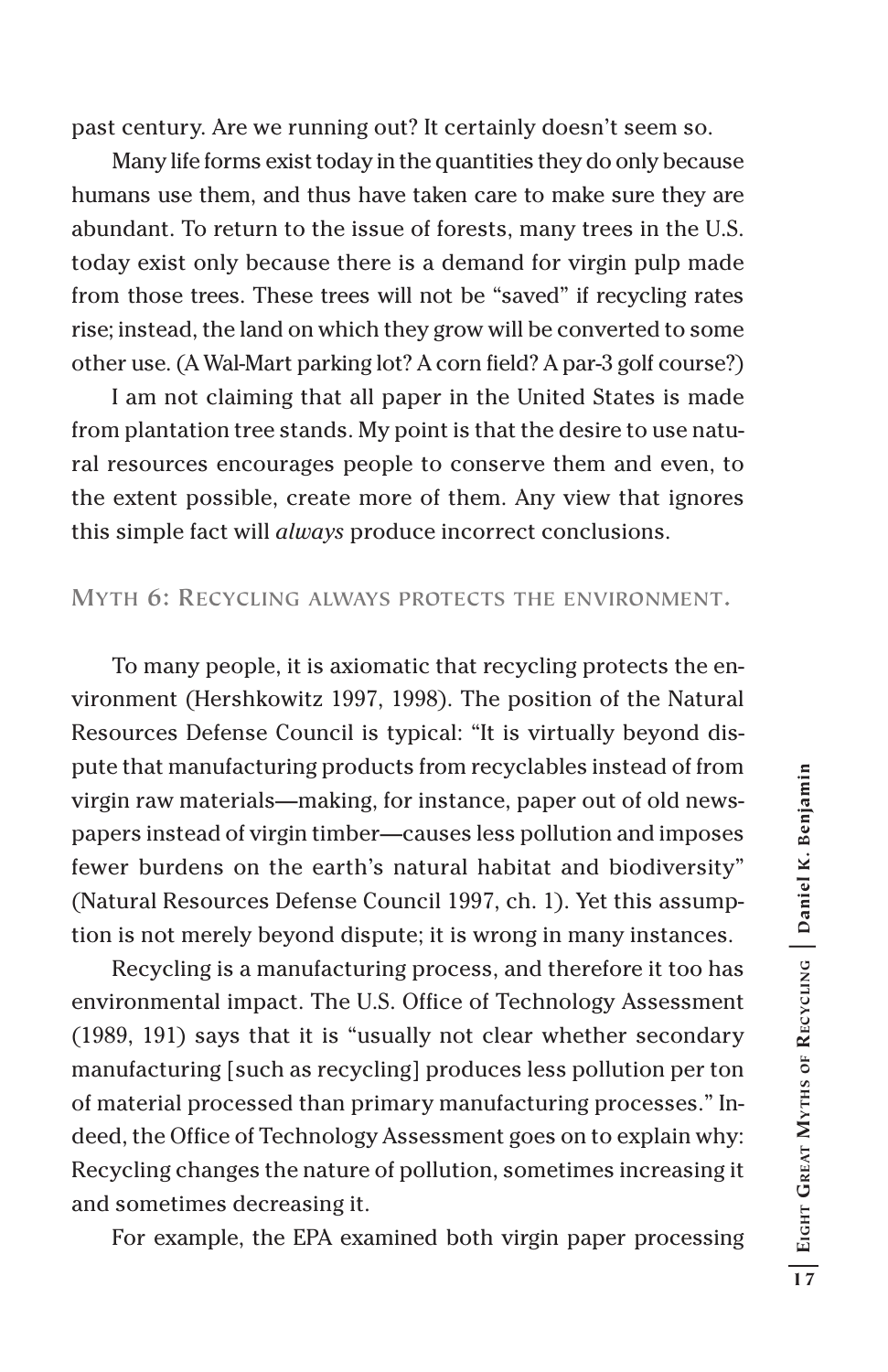and recycled paper processing for toxic substances. Five toxic substances were found only in virgin processes, eight only in recycling processes, and twelve in both processes. Among these twelve, all but one were present in higher levels in the recycling processes (Office of Technology Assessment 1989, 191). Similar mixed results have been found for steel and aluminum production. Indeed, over the past twenty years, a large body of literature devoted to life-cycle analyses of products from their birth to death has repeatedly found that recycling can increase pollution as well as decrease it.

This effect is particularly apparent in the case of curbside recycling, which is mandated or strongly encouraged by governments in many communities around the country. Curbside recycling requires that more trucks be used to collect the same amount of waste materials, trucks that pick up perhaps four to eight pounds of recyclables, rather than forty or more pounds of rubbish. Los Angeles has estimated that because it has curbside recycling, its fleet of trucks is twice as large as it otherwise would be—800 versus 400 trucks. This means more iron ore and coal mining, more steel and rubber manufacturing, more petroleum extracted and refined for fuel—and of course all that extra air pollution in the Los Angeles basin as the 400 added trucks cruise the streets (Bailey 1995, A8).

Proponents of recycling would rather not discuss such environmental tradeoffs. As a result, there is a recurring tendency for misinformation to become conventional wisdom and to halt debate. Consider disposable diapers. The *New York Times* has called them the "symbol of the nation's garbage crisis" (Hinds 1988, 33), and the Portland *Oregonian* once reported that they made up onequarter of the contents of Portland area landfills (Rathje and Murphy 1992, 161). But systematic study of this issue reveals that disposable diapers amount to perhaps *one percent* of landfill contents. Claims by the EPA and the media painted disposables into an untenable corner before the facts ever got out. Moreover, reusable diapers are *not* environmentally friendlier than disposable diapers but it took years for the popular press to stop parroting the myth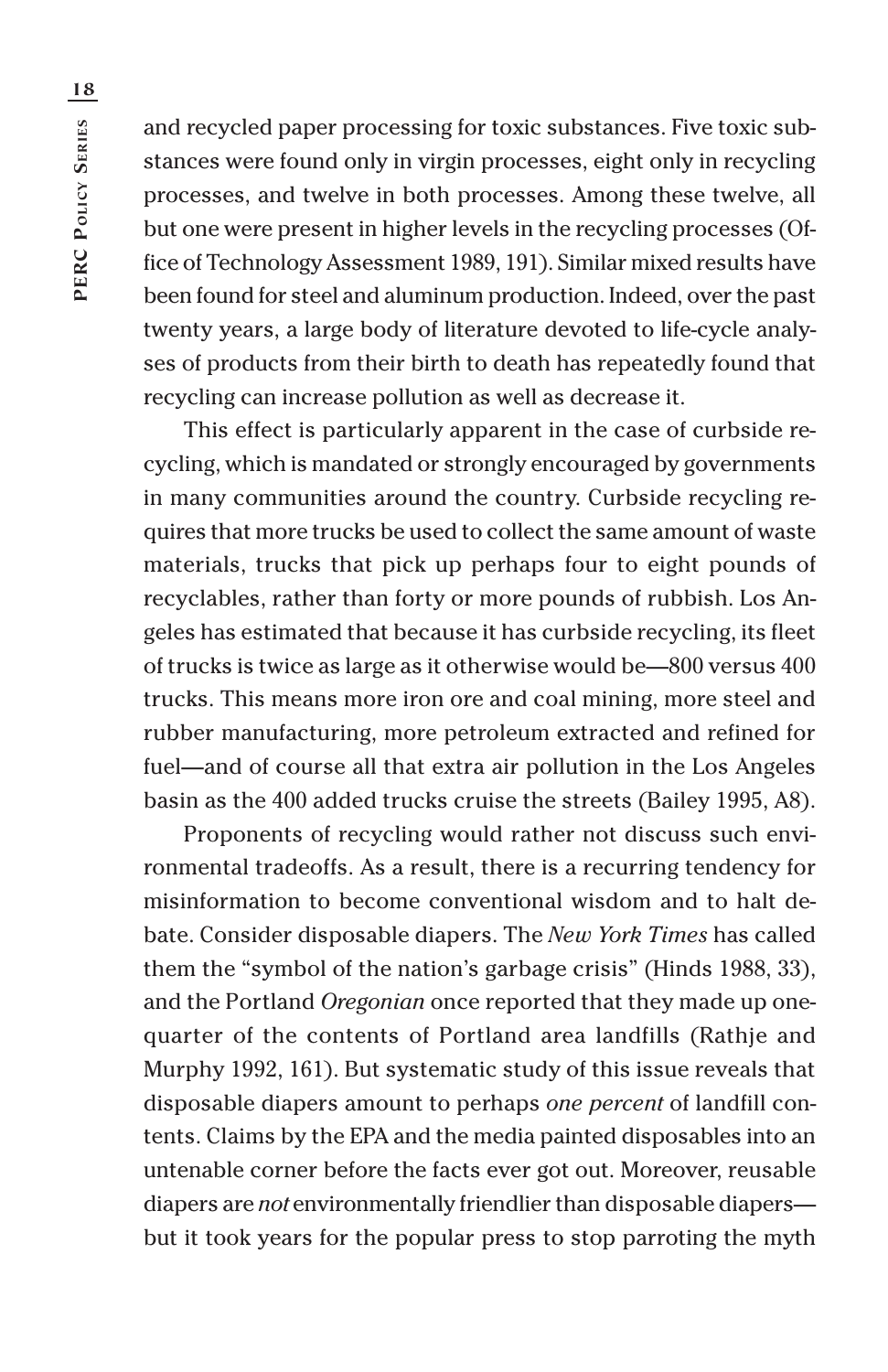that they are (Rathje and Murphy 1992, 151–67).

Similar discrepancies between reality and perceptions crop up in the case of polystyrene. During the 1980s, widespread opposition to polystyrene developed, predicated on the notion that paper was an environmentally superior packaging product. Once again, systematic study reveals that "common knowledge" can be uncommonly misleading. Indeed, there appears to be *no* environmental advantage to using paper rather than polystyrene in packaging (Hocking 1991, 1994). If one is chiefly concerned about pollution from the petroleum used to make styrene, the edge goes to paper; but if one's concern is about the water pollution that accompanies paper production, then styrene is environmentally friendlier. As with most things in life, there are tradeoffs—in this case, they are environmental tradeoffs that are not always apparent at first (or even second) glance. Making good policy requires that these tradeoffs be fully and correctly assessed. Any failure to do so will *always* yield bad policy.

Yet another source of confusion about the environmental impact of recycling stems from the fact that recycling-based secondary manufacturing generally uses less energy and consumes less raw materials than does primary manufacturing. This is true enough, but used materials have value in the marketplace precisely because they enable manufacturers to use fewer raw materials and less energy. There is no "extra" value simply because recycling uses less energy or material. All raw materials and energy savings are fully accounted for when we compare the costs of recycling versus other forms of disposal. Separate reference to these savings is simply an attempt (perhaps an unwitting one) to double-count them. Any failure to recognize this will *always* overstate the benefits of recycling.

**MYTH 7: RECYCLING SAVES RESOURCES.**

It is widely claimed that recycling "saves resources." Often, recycling proponents claim that it will save specific resources, such as timber, petroleum, or mineral ores. Or particularly successful ex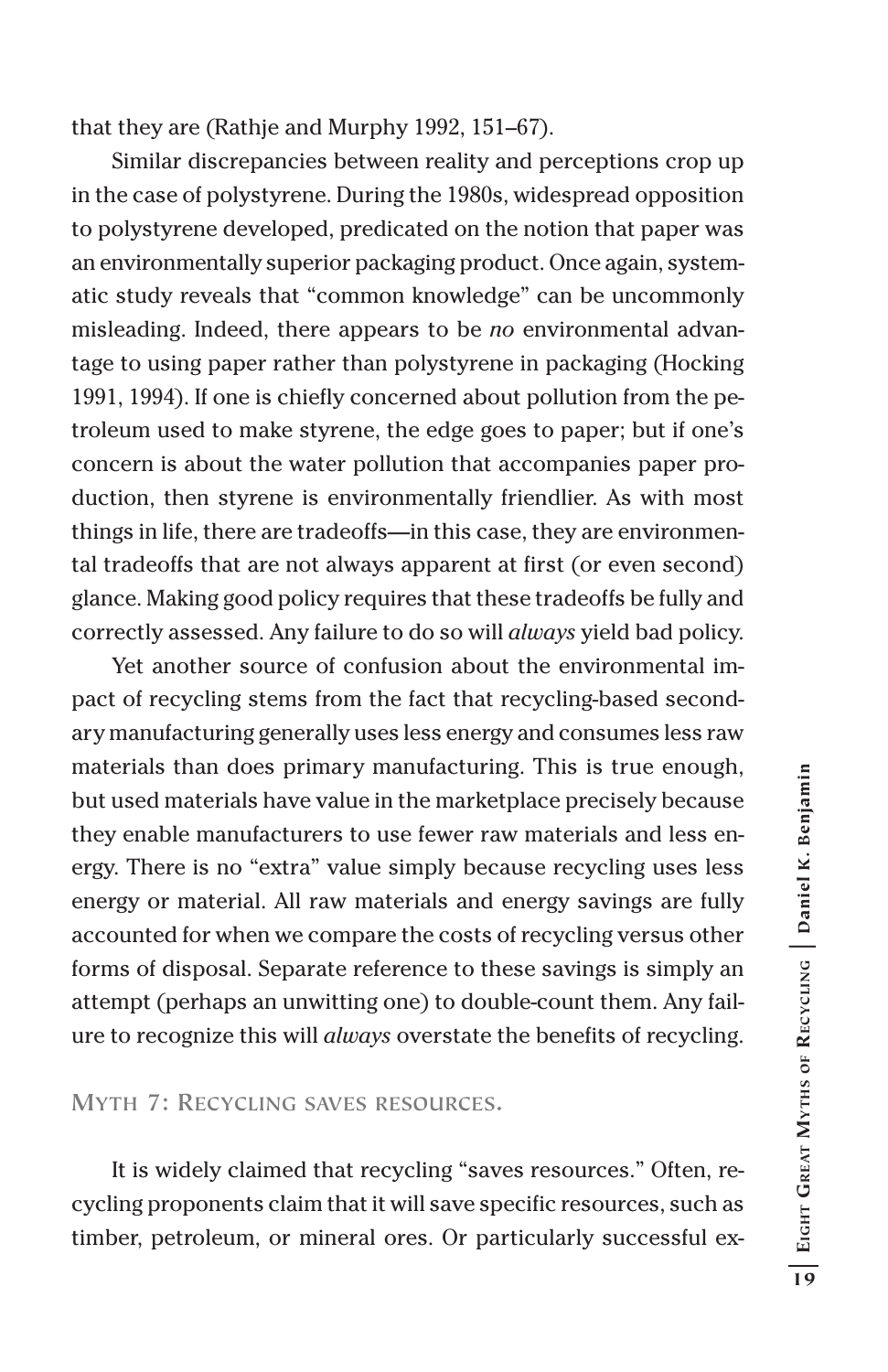amples are singled out, such as the recycling of aluminum cans. Both of these lines of argument rest on the notion that reusing *some* resources means using fewer *total* resources.

But using less of one resource usually means using more of other resources. Fortunately, there is a way to measure the total resource usage of different waste disposal methods. I do this by examining the costs of landfill disposal versus recycling as alternative methods of handling municipal solid waste. The goal is to determine which method of handling municipal solid waste uses the least amount of resources as valued by the market.

The method of comparison I use is based on cost studies by Franklin Associates (1997), a consulting firm that studies solid waste issues on behalf of the EPA and other clients. Three programs are the focus here: disposal into landfills (but including a voluntary drop-off/buy-back recycling program), a baseline curbside recycling program, and an extensive curbside recycling program. These three approaches represent the vast majority of municipal solid waste programs across the country. In each case, Franklin assumes a city size of 250,000 and supposes that all equipment and facilities are new at the outset. The firm also assumes that the community has a broad-based municipal solid waste (MSW) service capacity, provides both residential and commercial service, and offers onceper-week curbside pickup of MSW.3 Table 2 shows the costs per ton of handling rubbish through these three alternative methods.

It is apparent from this table that, on average, curbside recycling is substantially more costly—that is, it uses far more resources—than a program in which disposal is combined with a voluntary drop-off/buy-back option. The reason: Curbside recycling of household rubbish uses huge amounts of capital and labor per pound of material recycled. Overall, curbside recycling costs run between 35 percent and 55 percent higher than the disposal option. As one expert in the field puts it, adding curbside recycling is "like moving from once-a-week garbage collection to twice a week" (Bailey 1995, A8).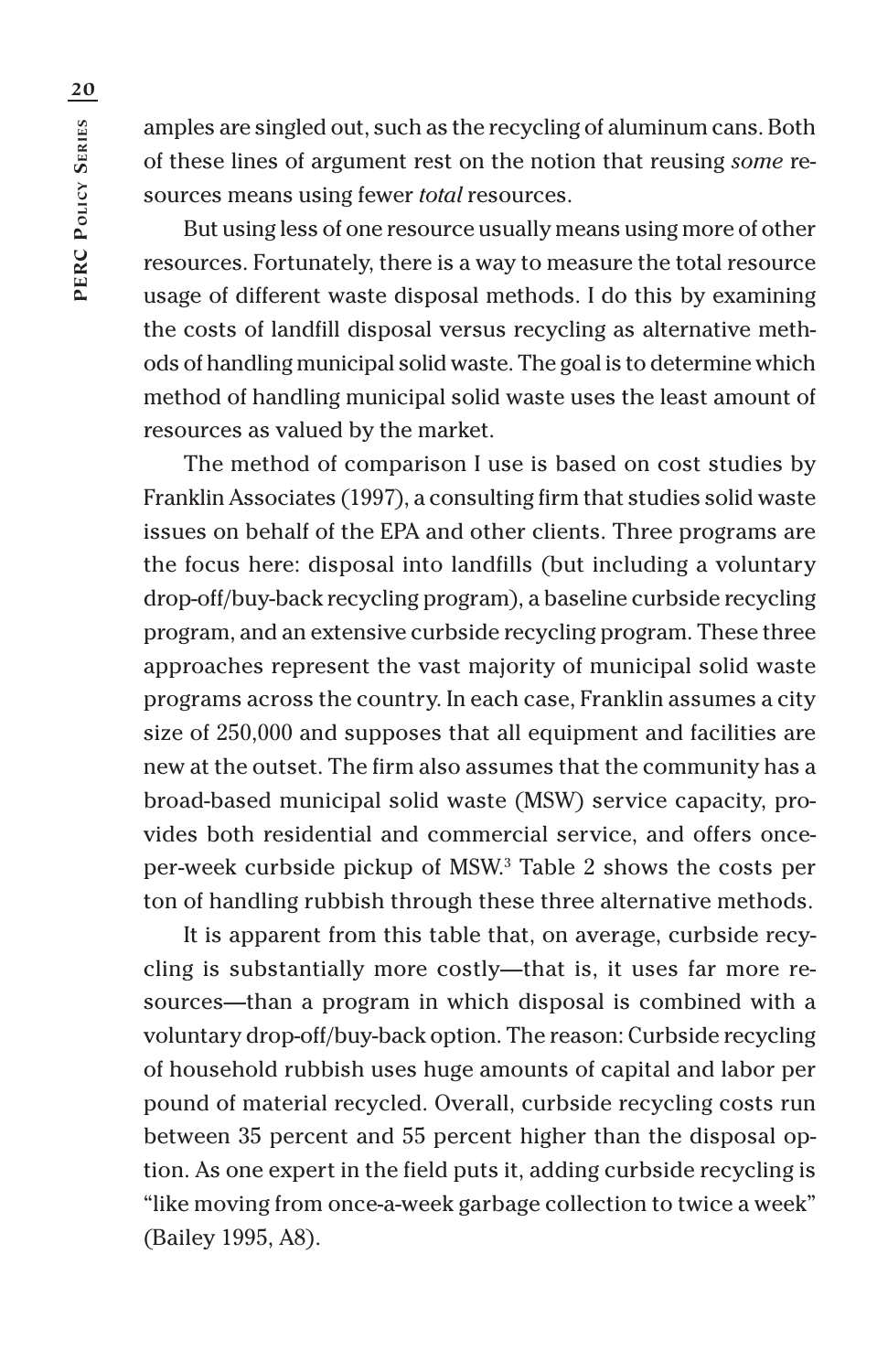|                          | (2002 dollars per ton)<br><b>DISPOSAL</b> | <b>BASELINE</b><br><b>RECYCLING</b> | <b>EXTENDED</b><br><b>RECYCLING</b> |
|--------------------------|-------------------------------------------|-------------------------------------|-------------------------------------|
| Landfill                 | \$34                                      | \$<br>$\Omega$                      | \$<br>$\theta$                      |
| Collection and transport | 70                                        | 155                                 | 127                                 |
| Recyclables processing   |                                           | 95                                  | 74                                  |
| SUBTOTAL                 | \$104                                     | \$250                               | \$201                               |
| Less recovery            |                                           | -68                                 | - 50                                |
| TOTAL.                   | \$104                                     | \$182                               | \$151                               |

### **TABLE 2: COSTS OF ALTERNATIVE MSW PROGRAMS**

SOURCE: Adapted from Franklin Associates (1997, ch. 3). Landfill costs have been updated to reflect 2002 actual costs. All other figures are Franklin Associates' estimates, updated to reflect changes in the cost of living between 1996 and 2002.

In light of these facts, why do so many people think recycling conserves resources? First, many states and local communities subsidize recycling programs, either out of tax receipts or out of fees collected for trash disposal. Thus the bookkeeping costs reported for such programs are far less than their true resource costs to society (Wiseman 1997). Also, observers sometimes errantly compare relatively high-cost twice a week garbage pickup with relatively low-cost once or twice a *month* recycling pickups, which makes recycling appear more attractive (EPA 1999a, 1999b). Confusion also arises because many people focus on narrow aspects of recycling. They may highlight high-value items such as aluminum cans, or stress the value of recyclable items in periods of their greatest historical value, or focus on communities where high landfill costs make recycling more competitive. The numbers I have presented here avoid these problems and make clear that, far from saving resources, curbside recycling typically *wastes* resources—resources that could be used productively elsewhere in society.

Indeed, a moment's reflection will suggest why this finding must be true. In the ordinary course of everyday living, we reuse (and sometimes recycle) almost everything that plays a role in our daily consumption activities. The only things that intentionally end up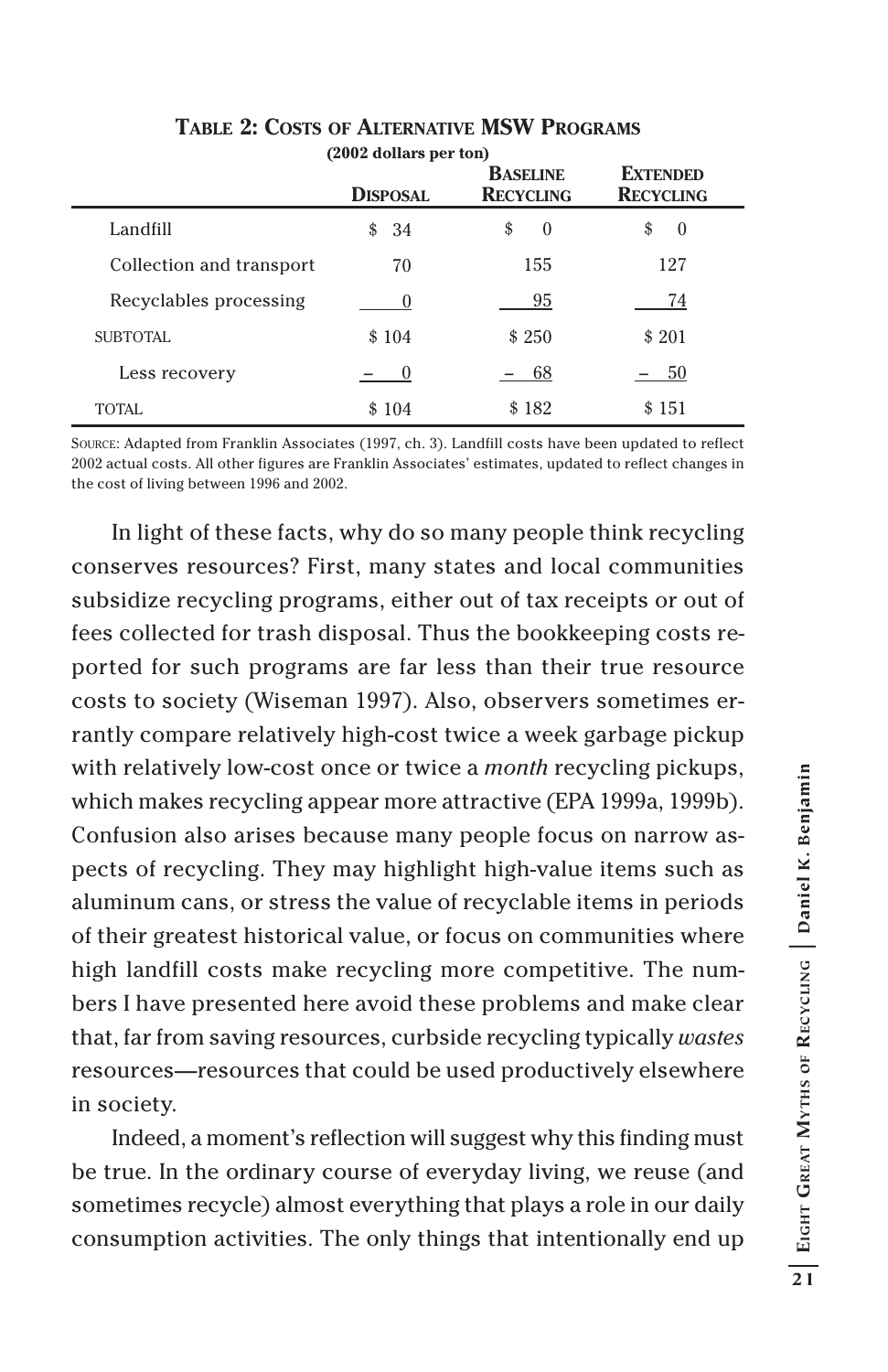in municipal solid waste—the trash—are both low in value and costly to reuse or recycle. Yet these are the items that municipal recycling programs are targeting, the very things that people have already decided are too worthless or too costly to deal with further. This simple fact that means that the vast bulk of all curbside recycling programs *must* waste resources: All of the profitable, socially productive, wealth-enhancing opportunities for recycling were long ago co-opted by the private sector.

Commercial and industrial recycling is a vibrant, profitable market that turns discards and scraps into marketable products. But collecting from consumers is far more costly, and it results in the collection of items that are far less valuable. Only disguised subsidies and accounting tricks can prevent the municipal systems from looking as bad as they are. Proponents of Philadelphia's program, for example, have loudly proclaimed that the city saves money with recycling. Said its recycling chief Alfred Dezzi: "We brought the cost of recycling below the cost of trash." But Dezzi's accounting did not take into account state subsidies to recycling, or recycling's appropriate share of city overhead and other costs. Even Dezzi conceded, "If we added all those in to recycling, it wouldn't stand a chance" (Bailey 1995, A8).

**MYTH 8: WITHOUT FORCED RECYCLING MANDATES, THERE WOULDN'T BE RECYCLING.**

It is routinely asserted that without government recycling mandates, there wouldn't be recycling, supposedly because the private sector's system of "planned obsolescence" is inconsistent with recycling.

The claim that the private sector promotes premature or excessive disposal ignores an enormous body of evidence to the contrary. Firms only survive in the marketplace if they take into account *all* of their customers' ownership costs. The amount of obsolescence built into products varies widely, and manufacturers respond exactly as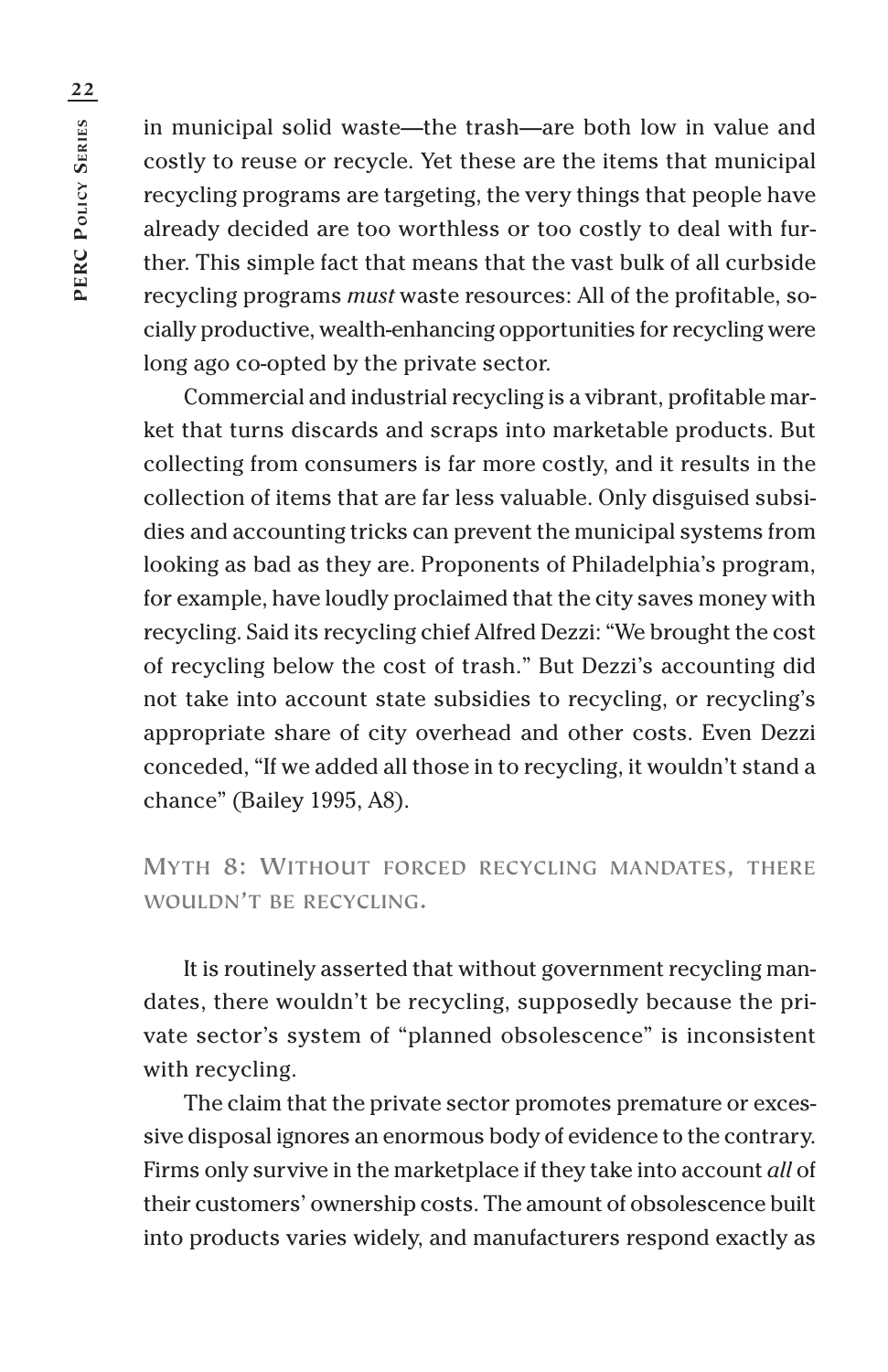they would be expected to if they were striving to minimize society's total costs of ownership.

Fifty years ago, when automobiles were technologically crude and relatively inexpensive, they were built to be replaced frequently. In part due to federal pollution control and safety regulations, the sophistication and expense of cars have risen substantially. Because automakers must install expensive pollution and safety equipment whether the vehicle has a short or long expected life span, they have been under strong competitive pressure to make vehicles last longer. Hence the expected lives of cars have grown—from 100,000 miles at most, to 200,000 miles or more.

In a similar vein, 50 years ago, when labor was relatively cheap compared to materials, goods were built to be repaired, so that the expensive materials could be used for a longer period of time. As the price of labor has risen and the cost of materials has fallen, manufacturers have responded—in the interests of consumers and society—by building items to be used until they break, and then discarded. There is no "bias" against recycling; there is merely a market-driven effort to conserve resources.

Another force behind mandatory recycling is ignorance about the extent of recycling in the private sector. Private sector recycling is as old as trash itself. For as long as humans have been discarding rubbish, other humans have sifted through it for items of value. Indeed, contrary to what people say about prostitution, scavenging may well be the oldest profession. At the time of Winslow Homer's 1859 etching of the Boston city dump, *Scene on the Back Bay Lands*, the people at work there were delicately referred to as *chiffoniers*, but in today's parlance they were scavengers engaged in recycling. Rag dealers were an integral part of American life until the federal Wool Products Labeling Act of 1939, which required products made out of recycled wool and cotton to be labeled as such (and implicitly as inferior), drove them out of business. And long before state or local governments had even contemplated the word recycling, the makers of steel, aluminum, and thousands of other products were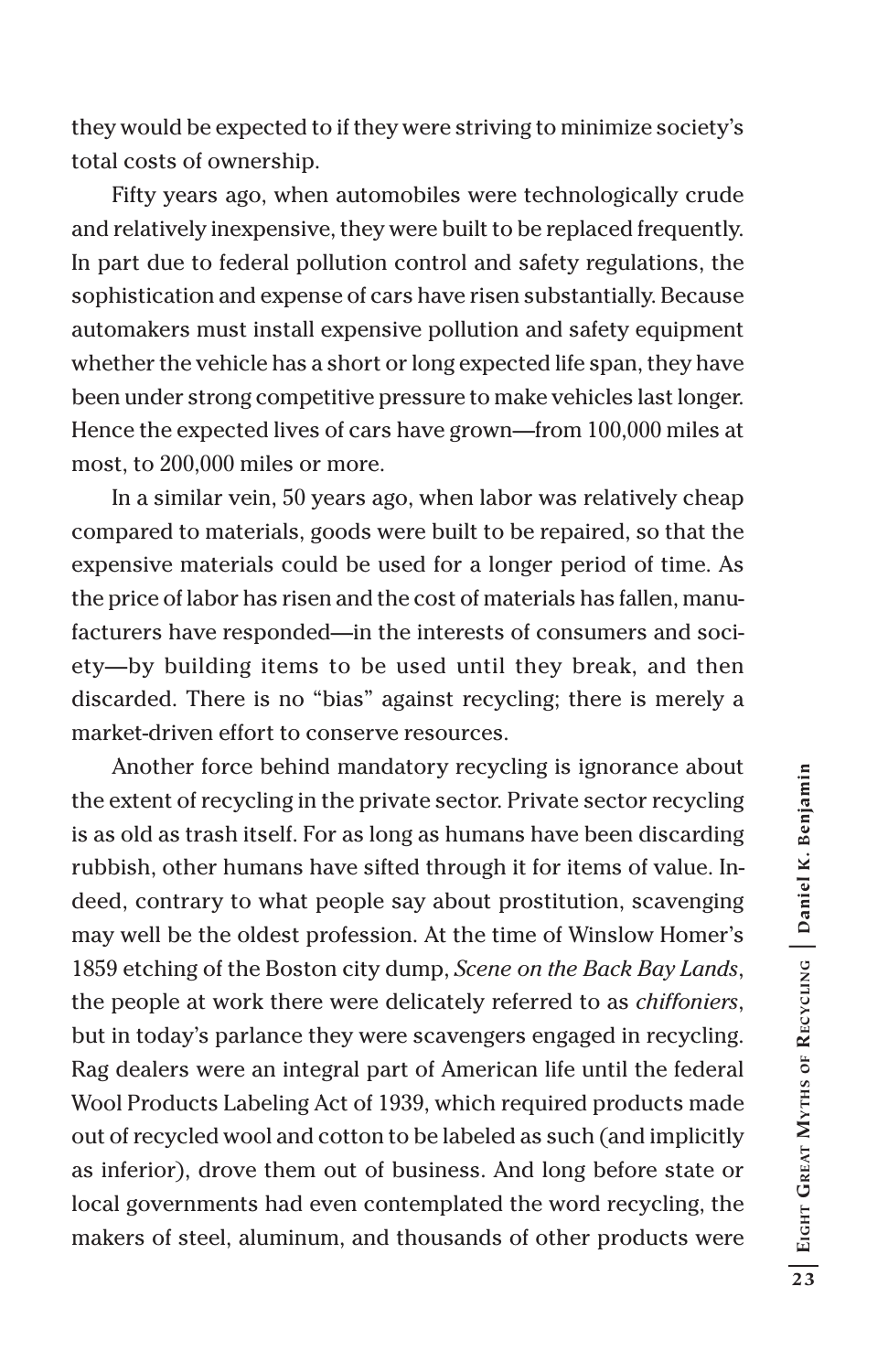recycling manufacturing scraps, and some were even operating postconsumer drop-off centers (Simmonds 1876).

Members of the Institute of Scrap Recycling Industries recycle 60 million tons of ferrous metals, 7 million tons of nonferrous metals, and 30 million tons of waste paper, glass, and plastic each year an amount that dwarfs that of *all* government (city, county, and state) recycling programs (Institute of Scrap Recycling Industries 2003). Indeed, as Pierre Desrochers has amply documented, entire industrial complexes routinely have been created expressly for the purpose of using one firm's castoff as the principal raw material in another's production process (Desrochers 2000a, 2000b, 2002a, 2002b, 2003).

One of the most peculiar aspects of America's obsession with recycling is that it has come at the time of our greatest wealth. History reveals that it is the poor, not the rich, who are able to make productive use of household discards. Before New York City's garbage scows left the docks for offshore dumping in the nineteenth century, they were first trimmed (scoured) for anything that might be of value. The trimmers, who competed for the rights to work the scows, were predominantly Italian immigrant families, who lived, ate, and slept where they worked. As distasteful as the work was, it was for them the best of a bad lot (Miller 2000, 76–78).

Today's *pepenedores* of Mexico work the nation's dumps from Mexico City to the U.S. border, hoping to find anything that has been missed by the men who push the garbage carts on the city streets, or those who drive the trucks transporting the trash to the dump. Full-time work can yield \$25 to \$40 per week (Cearley 2002; Medina 1998a, 1998b). The *zabaleen* of Cairo specialize in particular products, with all members of the family assigned specific roles. They manage to recycle some 80 percent of what they pick up, including the filaments in light bulbs (Mursi 2000; Voluntary Service Overseas 1998). America's *transmigrantes* are perhaps higher on the economic scale, buying pickup trucks from junk yards, loading them with appliances and furniture scavenged from the side of the street,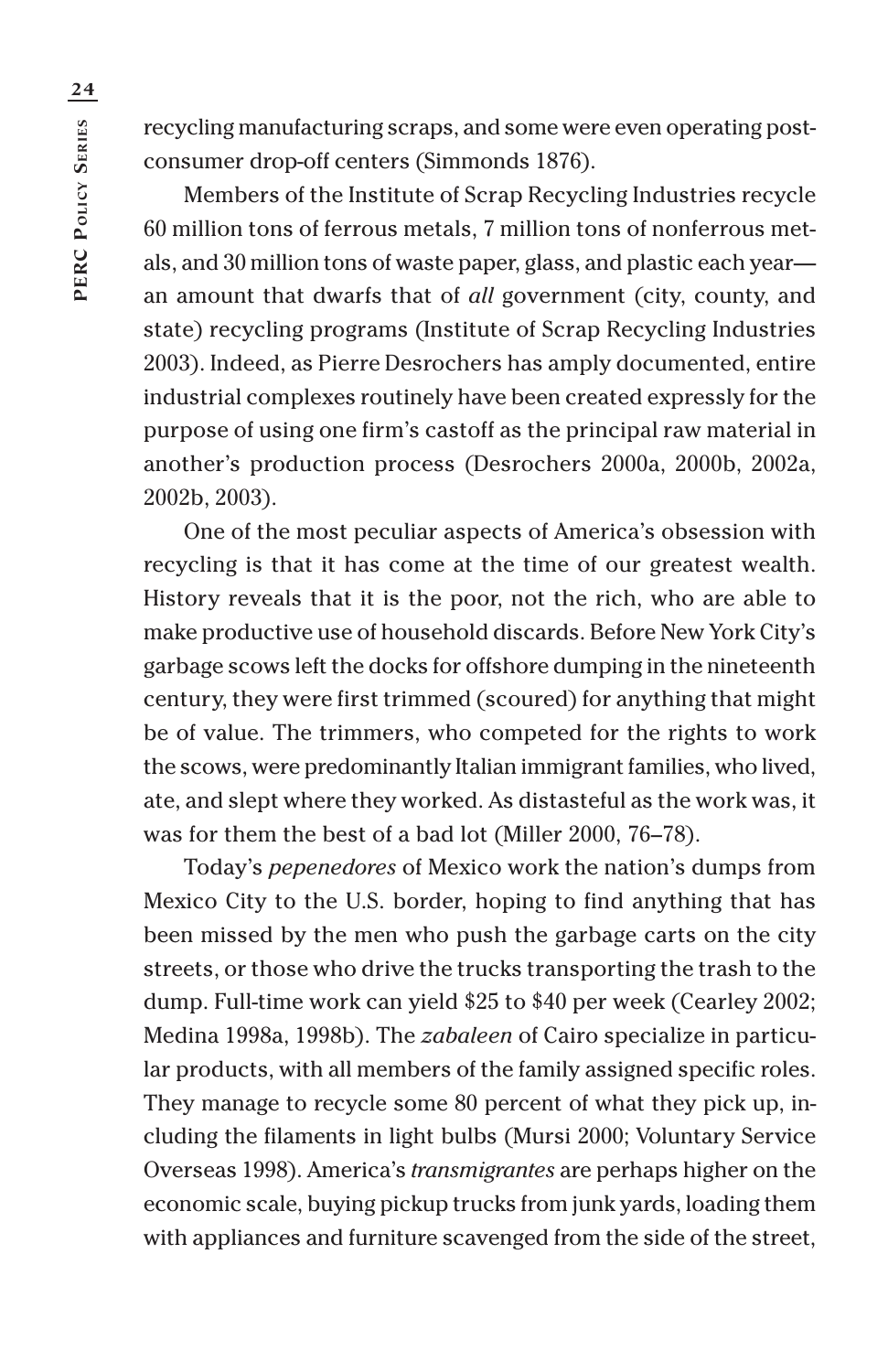and transporting the load 2,000 miles to the neighborhoods of Guatemala or Costa Rica, where these treasures—truck and all—find a ready market (Yardley 2002). This is as it has always been: recycling household discards is the business of the poor, but only until they have improved their lot enough to pass it on to those who would follow in their footsteps.

#### **CONCLUSION**

Recycling is a long-practiced, productive, indeed essential, element of the market system. *Informed*, *voluntary* recycling conserves resources and raises our wealth, enabling us to achieve valued ends that would otherwise be impossible. In sharp contrast, however, *mandatory* recycling programs, in which people are directly or indirectly compelled to do what they know is not sensible, routinely make society worse off. Such programs force people to squander valuable resources in a quixotic quest to save what they would sensibly discard. On balance, mandatory recycling programs lower our wealth.

Misinformation about the costs and benefits of recycling is as destructive as mandatory programs, for it induces people to engage in wasteful activity. Public service campaigns and "educational" programs that exaggerate the benefits of recycling fall into this category, but there are other offenders as well. For example, bottle and can deposit laws, which effectively misinform people about the true value of used beverage containers, induce people to waste resources collecting and processing items that appear to be worth five (or even ten) cents, given their redemption prices, but in fact are worth a penny or less to society (EPA 2001). Similarly, costly government-run recycling programs that pick up recyclables at no charge give people the incentive to engage in too much recycling. They give the appearance that the programs are without cost, when in fact they consume valuable resources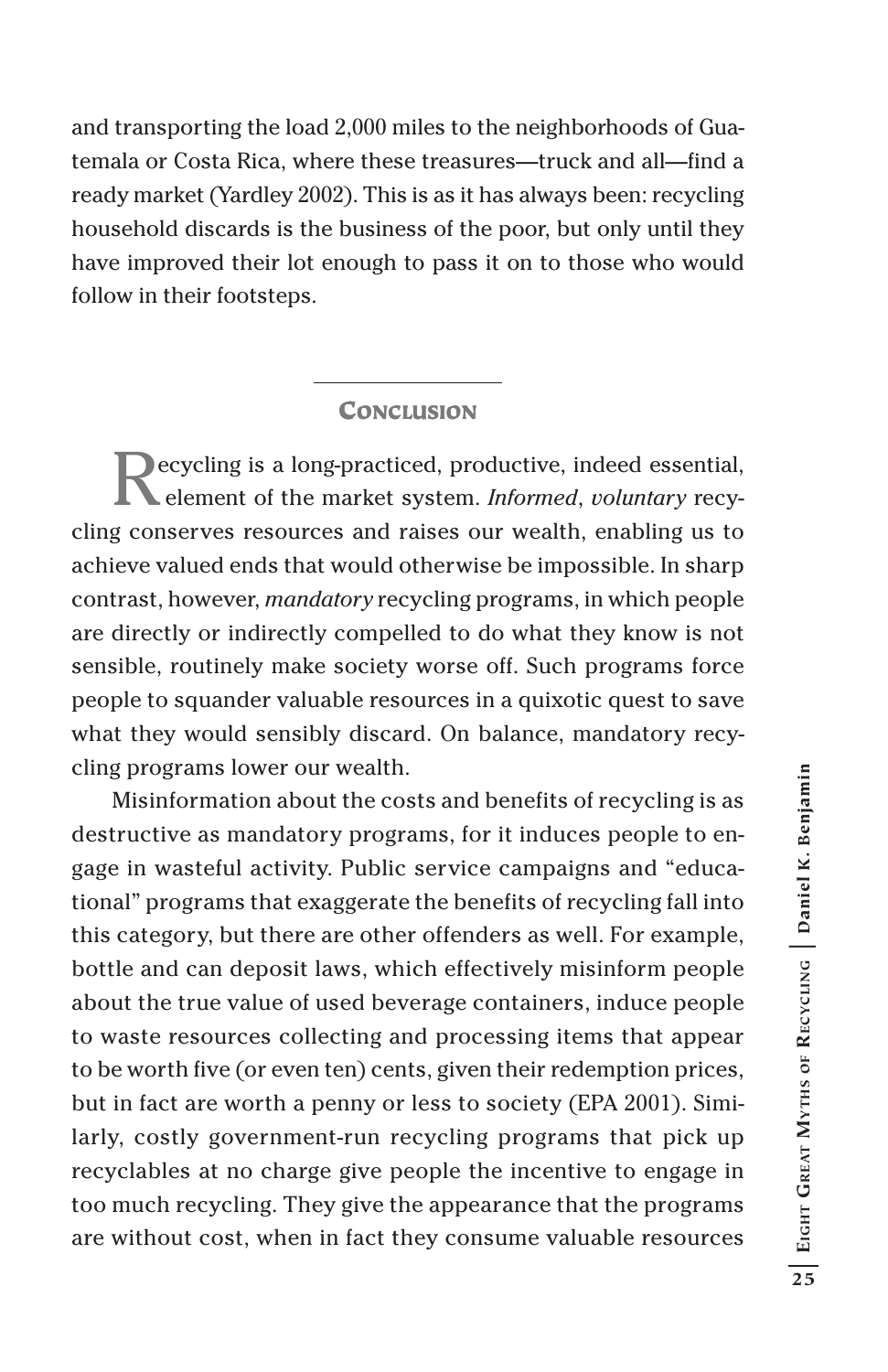that could be used in far more highly valued pursuits.

Except in a few rare cases, the free market system is eminently capable of providing both disposal and recycling in an amount and mix that creates the greatest wealth for society. This makes possible the widest and most satisfying range of human endeavors. Simply put, market prices are sufficient to induce the trashman to come, and to make his burden bearable, and neither he nor we can hope for any better than that.

#### **NOTES**

1. One can also refrain from producing or consuming, and it is possible to design products so that less rubbish ultimately needs to be dealt with. Both of these are variations on the technique now commonly referred to as "source reduction."

2. Robert F. Testin, Professor of Packaging Science, Clemson University, personal interview, January 30, 2002.

3. Franklin Associates' original estimates are in 1996 dollars. Landfill costs shown in Table 2 are 2002 actual costs as reported by the National Solid Waste Management Association. All other costs are updated to 2002 using the GDP deflator and all amounts are rounded to the nearest dollar.

#### **REFERENCES**

Ackerman, Frank. 1996. Environmental Impacts of Packaging in the U.S. and Mexico. *Techné: Journal of the Society for Philosophy and Technology*, vol. 2, no. 2. Online: borg.lib.vt.edu/ejournals/ SPT/v2\_n2html/ackerman.htm (cited February 2, 2003).

Alston, Lee J., Gary D. Libecap, and Bernardo Mueller. 1999. *Titles, Conflict, and Land Use: The Development of Property Rights and Land Reform on the Brazilian Amazon Frontier*. Ann Arbor: Uni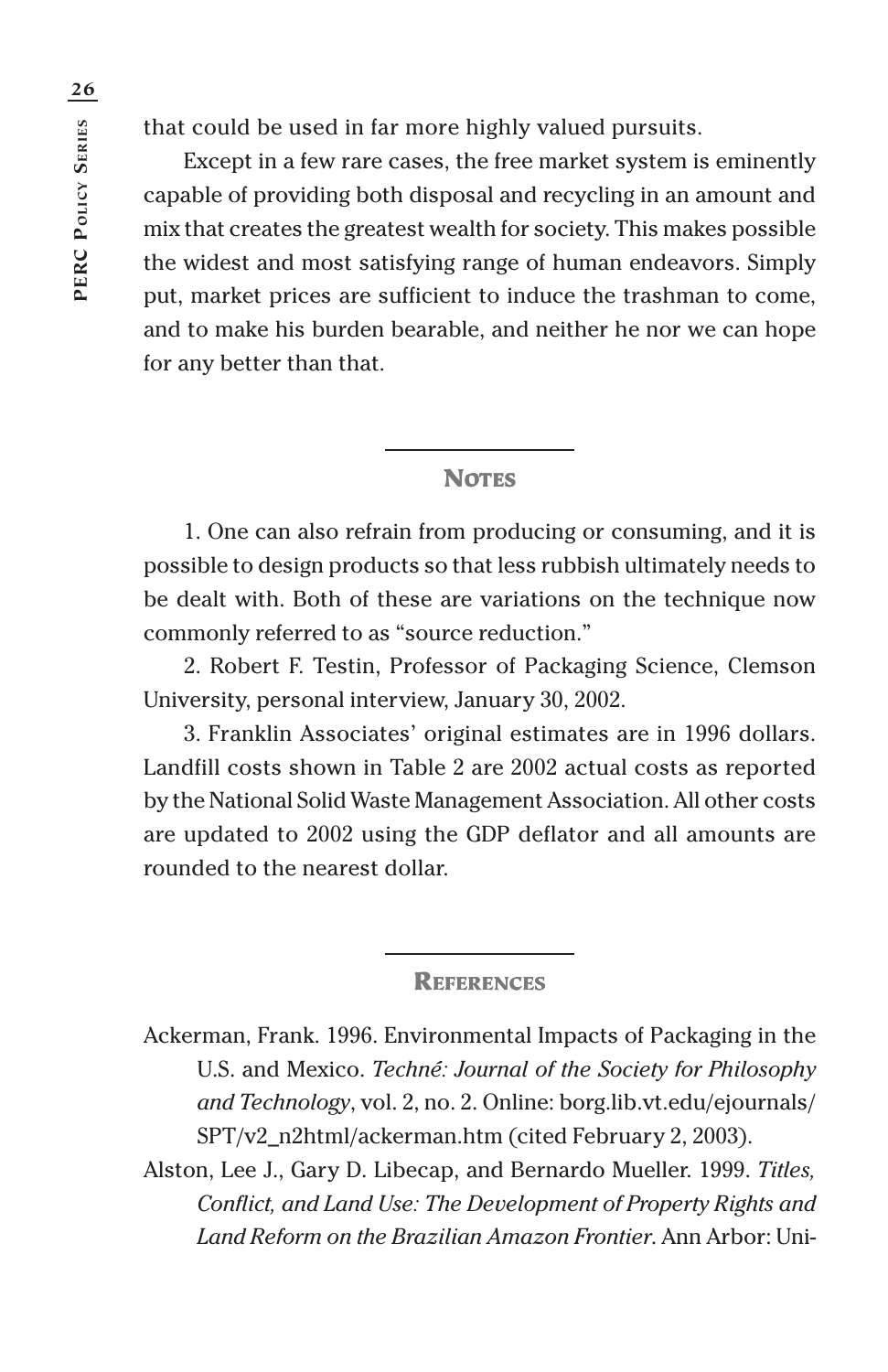versity of Michigan Press.

- Ames, Bruce, Renae Magaw, and Lois Swisky Gold. 1987. Ranking Possible Carcinogenic Hazards. *Science* 236(April 17): 271–80.
- Armstrong, Ellis A., Michael C. Robinson, and Suellen M. Hoy, eds. 1976. *History of Public Works in the United States: 1776-1976*. Chicago: American Public Works Association.
- Asimov, Isaac, and Frederik Pohl. 1991. *Our Angry Earth*. New York: Tom Doherty Associates.
- Bailey, Jeff. 1992. Economics of Trash Shift as Cities Learn Dumps Aren't So Full. *Wall Street Journal*, June 2.
- ———. 1995. Waste of a Sort: Curbside Recycling Comforts the Soul, But Benefits Are Scant. *Wall Street Journal*, January 19.
- Benjamin, Daniel K. 1997a. Avoiding the Ax: The Truth about Deforestation. *PERC Reports*, December. Available: www.perc.org/publications/percreports/tang\_dec1997.php?s=2.
- ———. 1997b. Is There a Biodiversity Jackpot? *PERC Reports*, August. Available: www.perc.org/publications/percreports/ tang\_aug1997.php?s=2.
- ———. 1998. Solar Power to the Rescue? *PERC Reports*, March. Available: www.perc.org/publications/percreports/tang\_mar 1998.php?s=2.
- ———. 2002. Trading in Trash. *PERC Reports*, June. Available: www.perc.org/publications/percreports/tang\_june 2002.php?s=2.
- ———. 2003. Use Them or Lose Them. *PERC Reports*, September. Available: www.perc.org/publications/percreports/tang\_ sept2003.php?s=2.
- Brown, Stephen P. A., and Daniel Wolk. 2000. Natural Resource Scarcity and Technological Change. *Federal Reserve Bank of Dallas Economic and Financial Review*, 1st qtr., 2–13.
- Cearley, Anna. 2002. Plight of the Scavengers. *San Diego Union Tribune*, June 30.
- Chakravorty, Ujjayant, James Roumasset, and Kinping Tse. 1997. Endogenous Substitution among Energy Resources and Global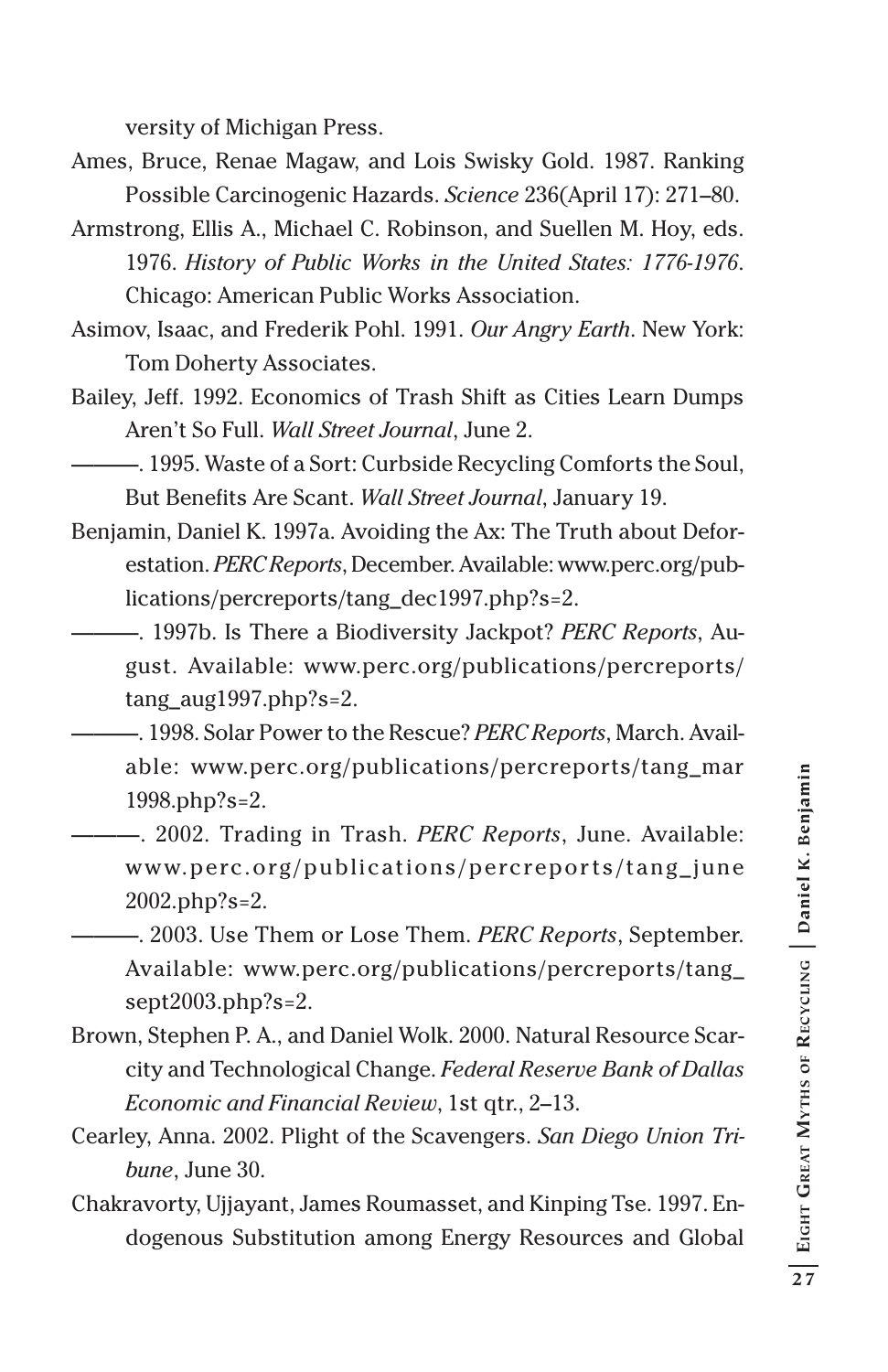Warming. *Journal of Political Economy* 105(6): 1201–34.

Deacon, Robert. 1994. Deforestation and the Rule of Law in a Cross-Section of Countries. *Land Economics* 70(November): 414–30.

———. 1995. Assessing the Relationship between Government Policy and Deforestation. *Journal of Environmental Economics and Management* 28(January): 1–18.

- ———. 1996. Deforestation, Investment, and Political Stability. In *The Political Economy of Conflict and Appropriation*, ed. Michelle R. Garfinkel and Stergios Skaperdas. New York: Cambridge University Press, ch. 8.
- ———. 1999. Deforestation and Ownership: Evidence from Historical Accounts and Contemporary Data. *Land Economics* 71(3): 341–58.
- Desrochers, Pierre. 2000a. Eco-Industrial Parks: The Case for Private Planning. *PERC Research Study,* RS-00-1. Bozeman, MT: Political Economy Research Center. Available: www.perc.org/publications/pdf/rs00\_1.php?s=2.
	- ———. 2000b. Market Processes and the Closing of Industrial Loops: A Historical Reappraisal. *Journal of Industrial Ecology* 4(Fall): 29–43.
	- ———. 2002a. Industrial Ecology and the Rediscovery of Inter-Firm Recycling Linkages: Some Historical Perspective and Policy Implications. *Industrial and Corporate Change* 11(November): 1031–57.
		- $-$ , 2002b. Regional Development and Inter-Industry Recycling Linkages: Some Historical Perspectives. *Entrepreneurship & Regional Development* 14(January): 49–65.
	- ———. 2003. We Consume Our Smoke, Write and Print on the Remnants of Our Ragged Shirts, and Triumph over Decomposition and Stenches. Environmental Entrepreneurship and the Development of Green Technologies in Victorian England. University of Toronto, Canada.
- Douglass, Christopher. 1998. *Government's Hand in the Recycling Market: A New Decade*. Policy Study 48. St. Louis: Center for the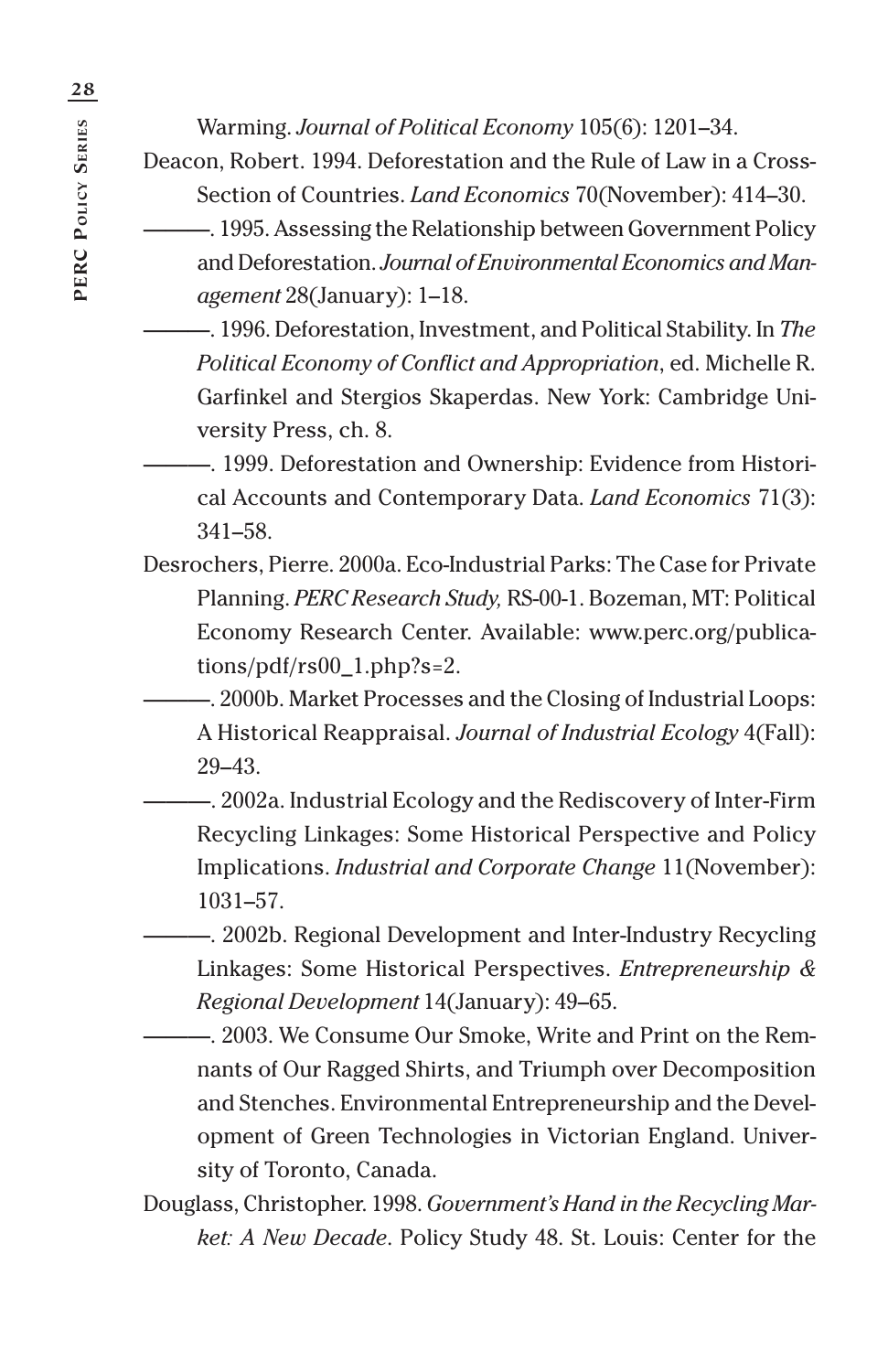Study of American Business.

- Environmental Protection Agency. 1990. *Regulatory Impact Analysis for the Final Criteria for Municipal Solid Waste Landfills*. Washington, DC: EPA, Office of Solid Waste.
	- $-$ , 1991. *Addendum to the Regulatory Impact Analysis for the Final Criteria for Municipal Solid Waste Landfills*. Washington, DC: EPA, Office of Solid Waste.
	- ———. 1999a. *Cutting the Waste Stream in Half: Community Record-Setters Show How*. Washington, DC: EPA, Office of Solid Waste.
		- ———. 1999b. *Getting More for Less: Improving Collection Efficiency*. Washington, DC: EPA, Office of Solid Waste.
		- ———. 2001. *The United States Experience with Economics Incentives for Protecting the Environment*. Washington, DC: EPA, Office of Solid Waste.
- ———. 2002. *Municipal Solid Waste in the United States: 2000 Facts and Figures*. Washington, DC: Government Printing Office.
- Foster, Andrew D., and Mark R. Rosenzweig. 2003. Economic Growth and the Rise of Forests. *Quarterly Journal of Economics* 118(2): 601–37.
- Franklin Associates, Ltd. 1997. *Solid Waste Management at the Crossroads*. Prairie Village, KS.
- Gold, Lois Swirsky, Bruce N. Ames, and Thomas H. Slone. 2002. Misconceptions about the Causes of Cancer. In *Human and Environmental Risk Assessment: Theory and Practice*, ed. D. Paustenbach. New York: John Wiley & Sons, 1415–60.
- Goodstein, Eban. 1995. Benefit-Cost Analysis at the EPA. *Journal of Socio-Economics* 24: 374–89.
- Gore, Al. 1992. *Earth in the Balance: Ecology and the Human Spirit*. Boston: Houghton Mifflin.
- Hering, Rudolph, and Samuel A. Greeley. 1921. *Collection and Disposal of Municipal Waste*. New York: McGraw Hill.
- Hershkowitz, Allen. 1997. Recycling's Record. *PERC Reports*, August. Available: www.perc.org/pdf/hershkowitz.pdf.
	- ———.1998. In Defense of Recycling. *Social Research* 65(Spring):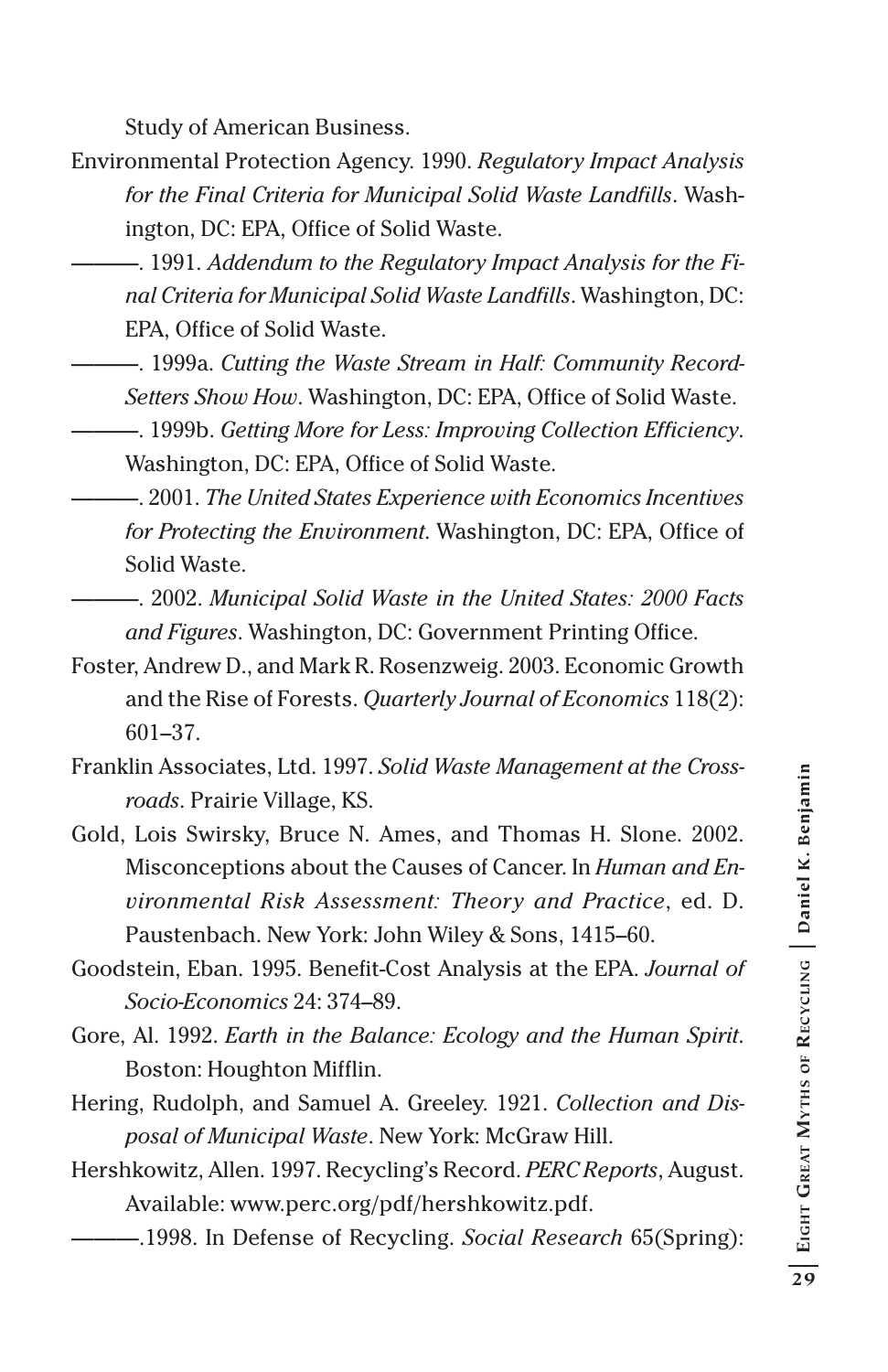141–78.

- Hinds, Michael deCourcey. 1988. Do Disposable Diapers Ever Go Away? *New York Times*, December 10, 33.
- Hocking, Martin B. 1991. Paper versus Polystyrene: A Complex Choice. *Science* 251(Feb. 1): 504–505.
	- ———. 1994. Disposable Cups Have Eco-merit. *Nature* 369(May 12): 107.

Institute of Scrap Recycling Industries. 2003. What is ISRI? Online: www.isri.org/mission.htm (cited June 23, 2003).

- Knight, Jerry. 1989. Newspaper Industry on Collision Course with Environmental Groups over Recycling. *Washington Post*, September 26, C3.
- Ley, Eduardo, Molly K. Macauley, and Stephen W. Salant. 2002. Spatially and Intertemporally Efficient Waste Management: The Costs of Interstate Trade Restrictions. *Journal of Environmental Economics and Management* 43: 188–218.
- Lomborg, Bjørn. 2001. *The Skeptical Environmentalist*. New York: Cambridge University Press.
- Medina, Martin. 1998a. Border Scavenging: A Case Study of Aluminum Recycling in Laredo, TX, and Nuevo Laredo, Mexico. *Resources, Conservation and Recycling* 23: 107–26.

———. 1998b. Scavenging and Integrated Biosystems: Some Past and Present Examples. *Integrated Bio-Systems in Zero Emissions Application: Proceedings of the Internet Conference on Integrated Bio-Systems*. Online: www.ias.unu.edu/proceedings/icibs/ medina/paper.htm (cited February 8, 2003).

- Melosi, Martin V. 1981. *Garbage in the Cities: Reuse, Reform and the Environment, 1880-1980*. College Station: Texas A&M University Press.
	- ———. 2000. *The Sanitary City: Urban Infrastructure in America from Colonial Times to the Present.* Baltimore: Johns Hopkins University Press.
- Miller, Benjamin. 2000. *Fat of the Land: Garbage of New York the Last Two Hundred Years*. New York: Four Walls Eight Windows.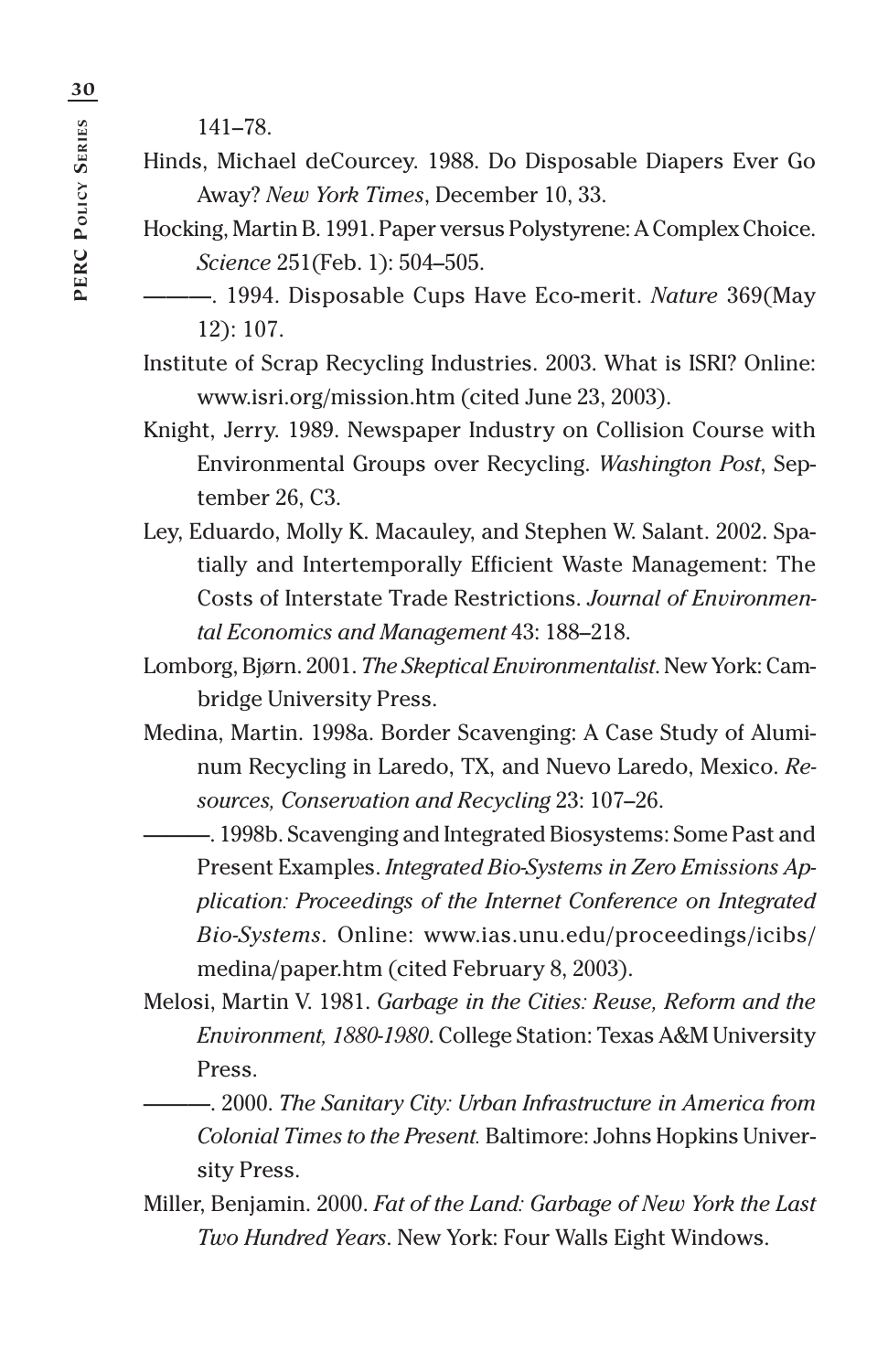- Mursi, Muhammed. 2000. Cleaning Up Financial Obligations. Online: www.metimes.com/2K/issue2000-18/commu/cleaning\_ up\_financial.htm (cited June 23, 2003).
- National Solid Waste Management Association. 2002. *Landfill Capacity: How Much is Left in the United States?* Washington, DC.
- Natural Resources Defense Council. 1997. *Too Good to Throw Away: Recycling's Proven Record*. New York.
- Office of Technology Assessment. 1989. *Facing America's Trash: What Next for Municipal Solid Waste?* Washington, DC.
- Rathje, William. 2001. Biodegradation? MSW Management. Online: www.forester.net/msw\_0103\_beyond.html (cited June 23, 2003).
- Rathje, William, and Cullen Murphy. 1992. *Rubbish: The Archaeology of Garbage*. New York: HarperCollins.
- Reichert, Alan K., Michael Small, and Sunil Mohanty. 1992. The Impact of Landfills on Residential Property Values. *Journal of Real Estate Research* 7: 297–314.
- Simmonds, Peter Lund. 1876. *Waste Products and Undeveloped Substances: A Synopsis of Progress Made in Their Economic Utilisation During the Last Quarter of a Century at Home and Abroad*, 3rd ed. London: Hardwicke and Bogue.
- Simon, Julian. 1996. *The Ultimate Resource 2*. Princeton, NJ: Princeton University Press.
- Simpson, R. David, Roger A. Sedjo, and John W. Reid. 1996. Valuing Biodiversity for Use in Pharmaceutical Research. *Journal of Political Economy* 104(1): 163–85.
- Small, William E. 2000. *Third Pollution: The National Problem of Solid Waste Disposal*. New York: Praeger.
- Stegner, Wallace. 1959. The Town Dump. *Atlantic Monthly*, October, 78–80.
- Strasser, Susan. 1999. *Waste and Want: A Social History of Trash*. New York: Henry Holt and Company.
- Voluntary Service Overseas. 1998. Finders Keepers. *Orbit*, 70, 4th qtr. Online: www.oneworld.org/vso/pubs/orbit/70/finders.htm (cited June 23, 2003).